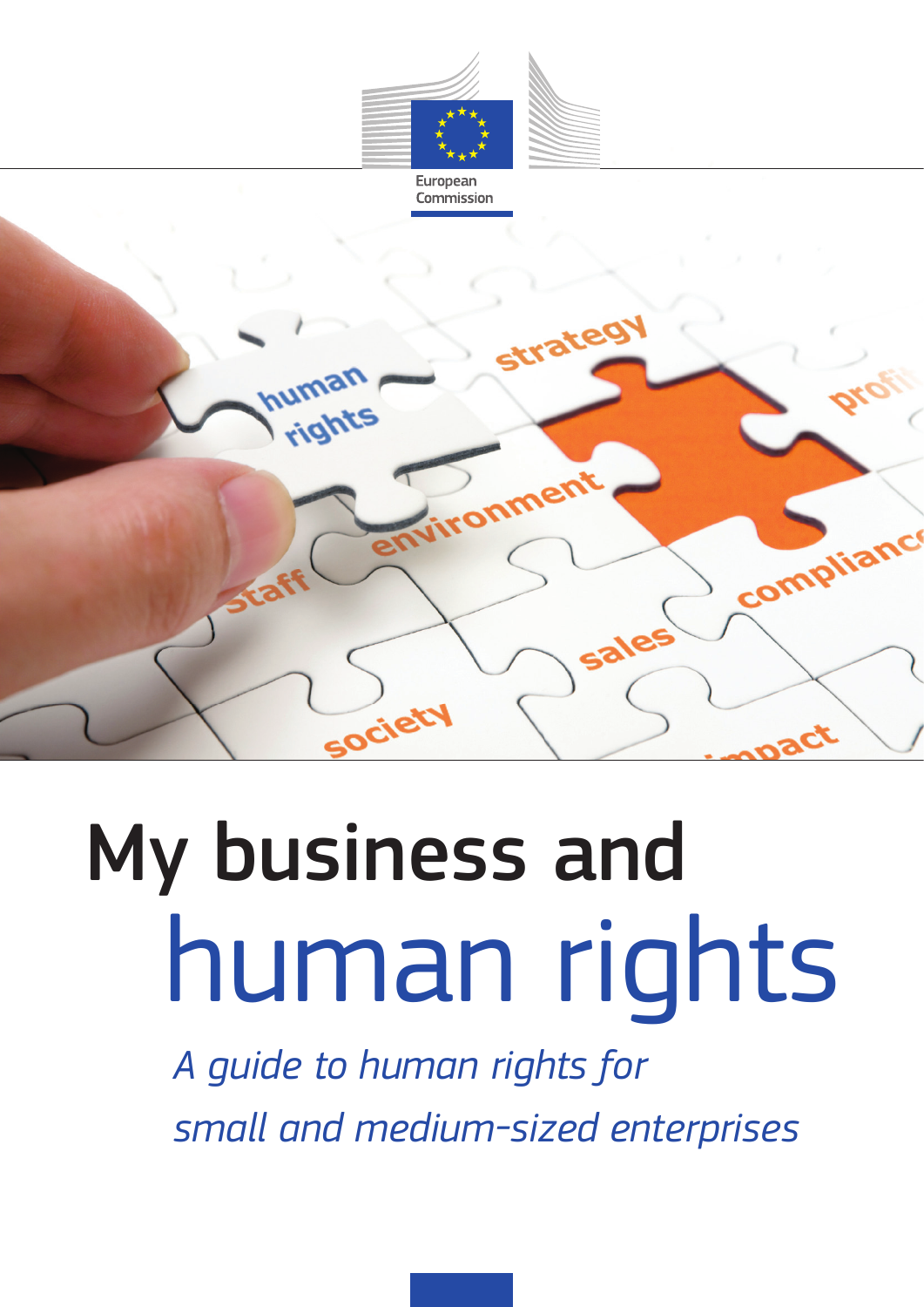#### **Disclaimer**

This guide was written by a team from GLOBAL CSR and BBI International, and was financed by the European Commission (Directorate-General for Enterprise and Industry). The guide does not necessarily reflect the official view of the European Commission.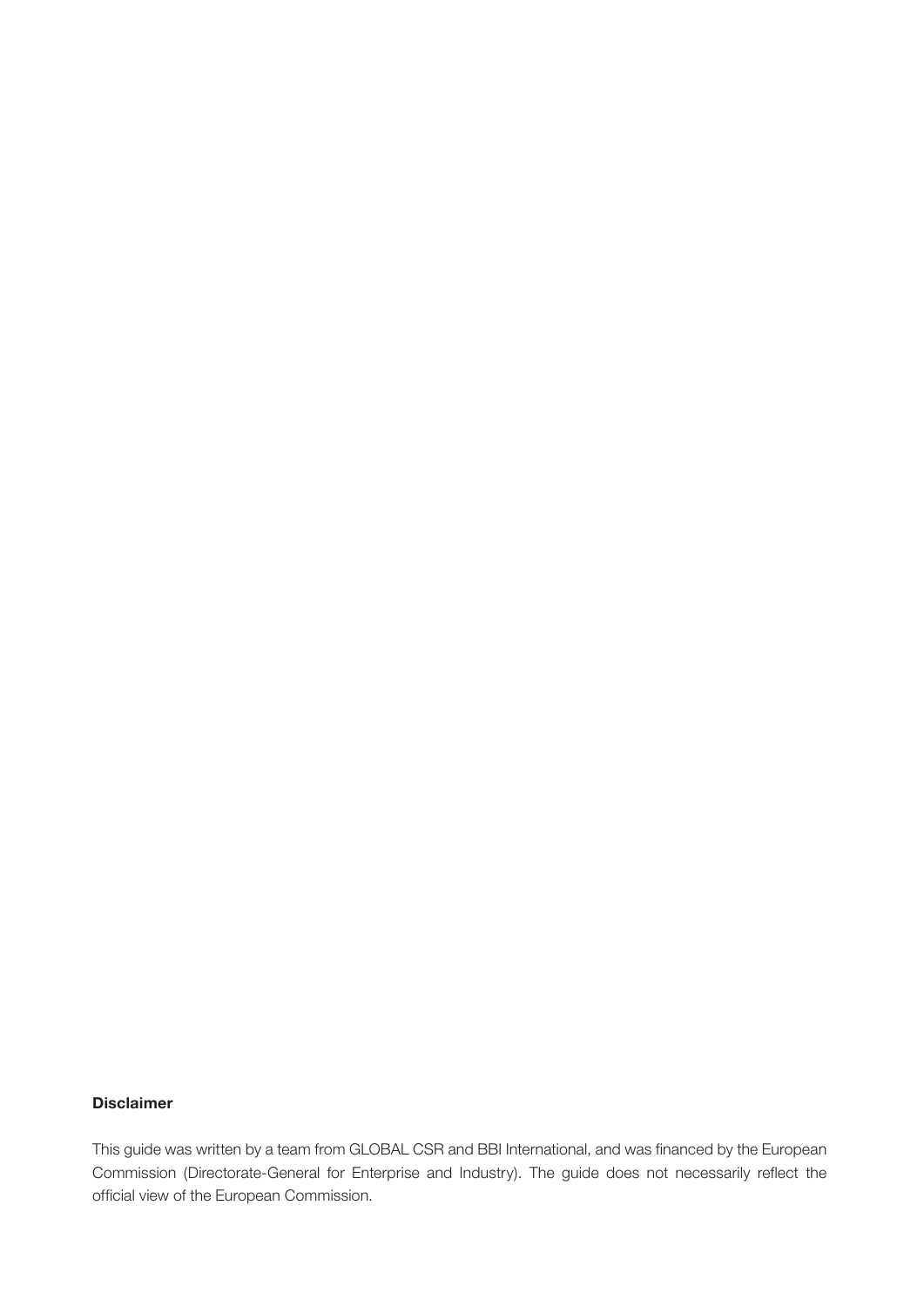# *Foreword*



The European Commission wants to support European small and mediumsized enterprises to realise their full potential. We want to create the conditions in which they will be all that they can be: innovators, creators of jobs and wealth, global leaders of business practice and excellence.

We know that the vast majority of owners and managers of smaller

businesses aim to respect their employees and other people with whom they have contact through their business activity. In the modern market place, it is part of what defines an excellent, competitive enterprise.

But even if you want to make sure that your company respects others, it can sometimes be difficult to know what to do in practice. This guide to human rights helps to fill that gap. It is based on the United Nations Guiding Principles on Business and Human Rights, and translates those principles into the context of European small and medium-sized enterprises.

At the end of the guide you will find a list of the numerous people and organisations who have taken time to comment on earlier drafts. We are very grateful to them all.

We hope that this guide will be both an inspiration and a practical reference for enterprises in the EU and beyond who are seeking to integrate human rights more explicitly into what they do.

Joanna Drake Deputy SME Envoy European Commission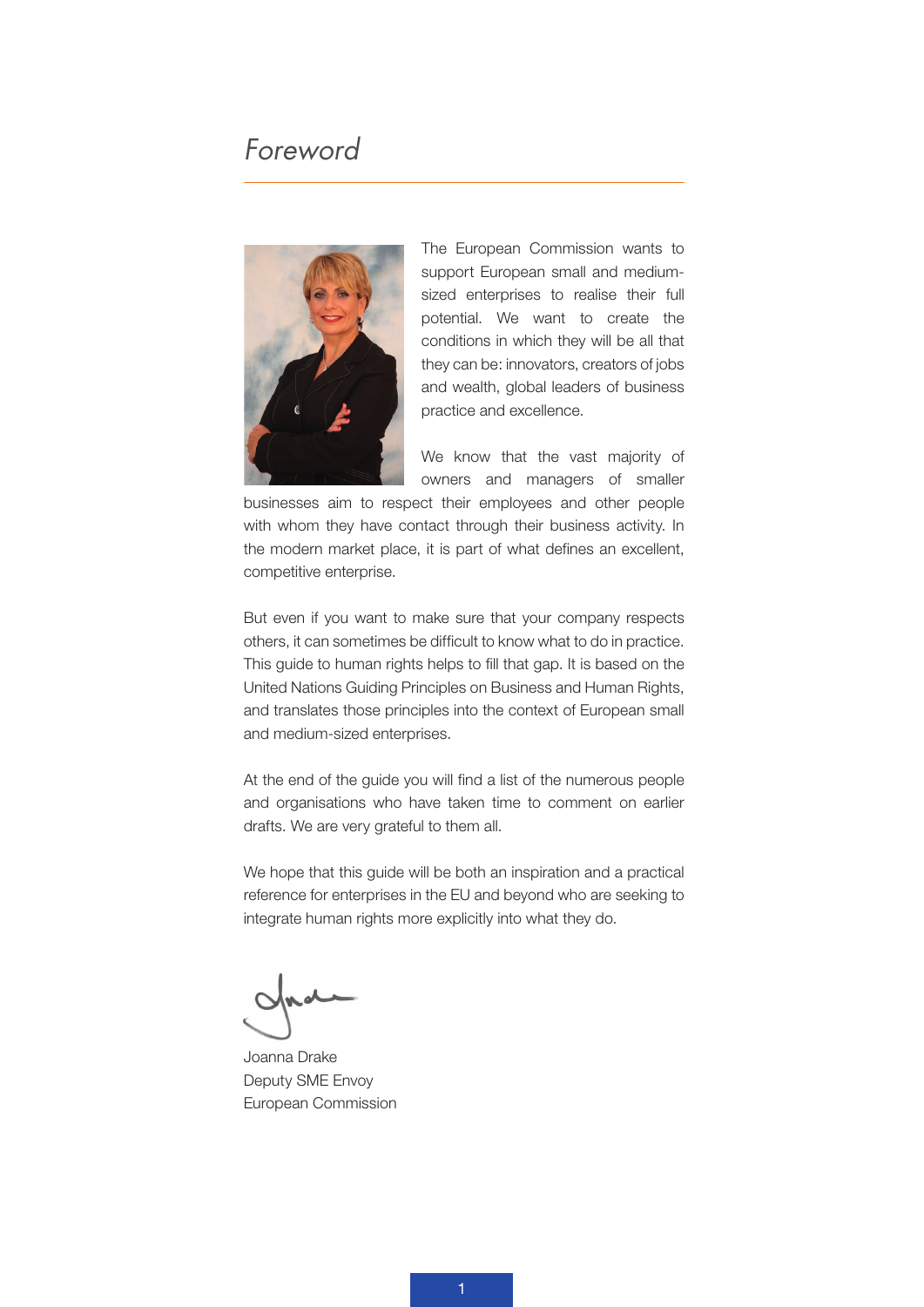# *1 Introduction*

# **I manage a company, so why should I take an interest in human rights?**

Because it is part of being a modern and successful business manager. Like most managers, you probably aim to treat your employees and customers respectfully. By actively dealing with human rights, you can make sure that this is the case. It's an opportunity to make sure your business puts people first and is a business you can be truly proud of.

Societies and markets continue to change in complex ways, and all enterprises have to cope with new rules of play. New expectations emerge that redefine what we understand by good management. Respect for human rights is part of that development.

There is now a global expectation that all enterprises should respect human rights. That expectation is contained in the UN Guiding Principles on Business and Human Rights, which are supported by the UN, the EU and governments around the world, as well as by employers' organisations, trade unions and civil society.

*"As SMEs we are so busy, so focused on our businesses and on making money – but we can't do it without having a focus on the outside world. It is crucial to look outside, and around you."*

*- Jean-Marc Barki*

Executive Director, Sealock, French SME

#### **But what are human rights?**

Human rights are the rights we are entitled to simply because we are human beings. They represent the universally agreed minimum conditions that enable

all people to maintain their dignity. Human rights are inherent to all of us, whatever our nationality, place of residence, sex, national or ethnic origin, colour, religion, language, or any other status.

We should also respect the human rights of others. This guide will help you to make sure that your business respects human rights. That means avoiding possible negative impacts on human rights, and addressing such impacts if your business is involved with them.

# **So will respecting human rights make my business more profitable?**

Increasingly the answer is yes, but not always and maybe not immediately. Dealing explicitly with human rights can function as a radar or early-warning system. It enables you to identify potential problems and to resolve them before they become more serious and more costly. A human rights focus may also improve customer relations and reputation, and enhance employees' job satisfaction, with a positive impact on productivity and efficiency. It may help you to avoid additional costs associated with attracting and keeping the right staff, gaining permits or dealing with public opposition to new business ideas you may have. You may find that some of your clients and customers want to know how you manage various issues, including human rights. Avoiding and addressing negative human rights impacts can also inspire innovative solutions and improvements that

*"There are two ways of managing: managing only by results or managing by values to get the results. Respecting human rights is a way of life."*

> *- Marek Jurkiewicz* Managing Director, StartPeople, Polish SME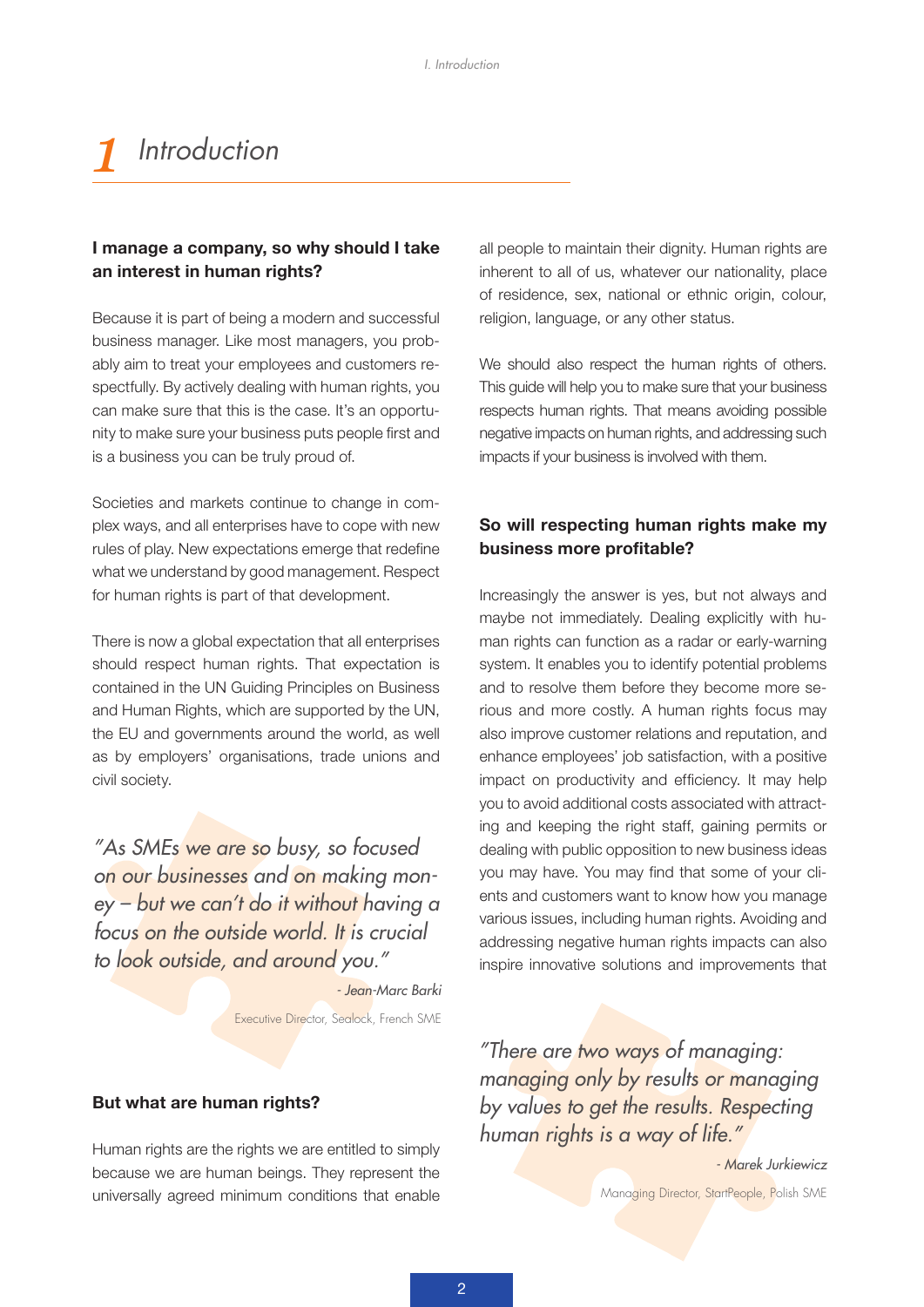help you to be a stronger, more resilient business. In the end though, respecting human rights is about doing 'what is right' and what you're expected to do. The bottom line is that you have a responsibility to respect human rights whether or not it brings financial benefits to your business.

# **Isn't it mainly the job of governments to deal with human rights?**

Yes. But as an enterprise, you also have a responsibility. Governments have a duty to protect human rights, through adequate laws and policies. Enterprises have a responsibility to respect human rights, meaning that you should have a process in place to avoid and address negative impacts on human rights. Enterprises have that responsibility whether or not governments fulfil their duty to protect human rights.

# **What kinds of enterprise is this guide for?**

This guide has been written for small and mediumsized enterprises in the European Union. There is a huge variety of small and medium-sized enterprises within the European Union, and not all of the examples and advice contained in this guide will be equally relevant to all of those enterprises.

All enterprises, from small and medium-sized enterprises through to large multinational corporations, have a responsibility to respect human rights. There are a growing number of guides to human rights that have been prepared for larger, multinational companies but there are not many resources available for smaller companies. This guide should help to fill that gap.

Although it has been written with EU enterprises in mind, the guide may also be useful for enterprises elsewhere in the world. For that reason it is also being published in various other languages in addition to the national languages of EU countries.

# **But aren't human rights only relevant for large businesses?**

No. Enterprises of all sizes risk having negative impacts on human rights. The particular risks your business faces depend on many factors, including where you operate, which business sector you are in, and who your business partners are. But just because you are a small business does not mean that you face no human rights risks.

# **My company operates just within the EU. So does my company still run the risk of having a negative impact on human rights?**

Yes, you may still risk having negative impacts on human rights. The right to non-discrimination on grounds of national or ethnic origin, gender, disability, age or other differences is a good example of a human right that can frequently be at risk in the EU.

However, you're correct in assuming that the most serious human rights impacts are more likely to occur where the law is weak or not properly enforced. This often – but by no means always – corresponds to countries that are less economically advanced, such as developing and emerging economies. Even if you operate mainly within the EU, you might have customers or suppliers in other parts of the world, which could expose you to the human rights risks associated with those places.

# **My company complies with the law. Isn't that enough?**

If you are operating in the EU and you comply with the law, you will usually have come a long way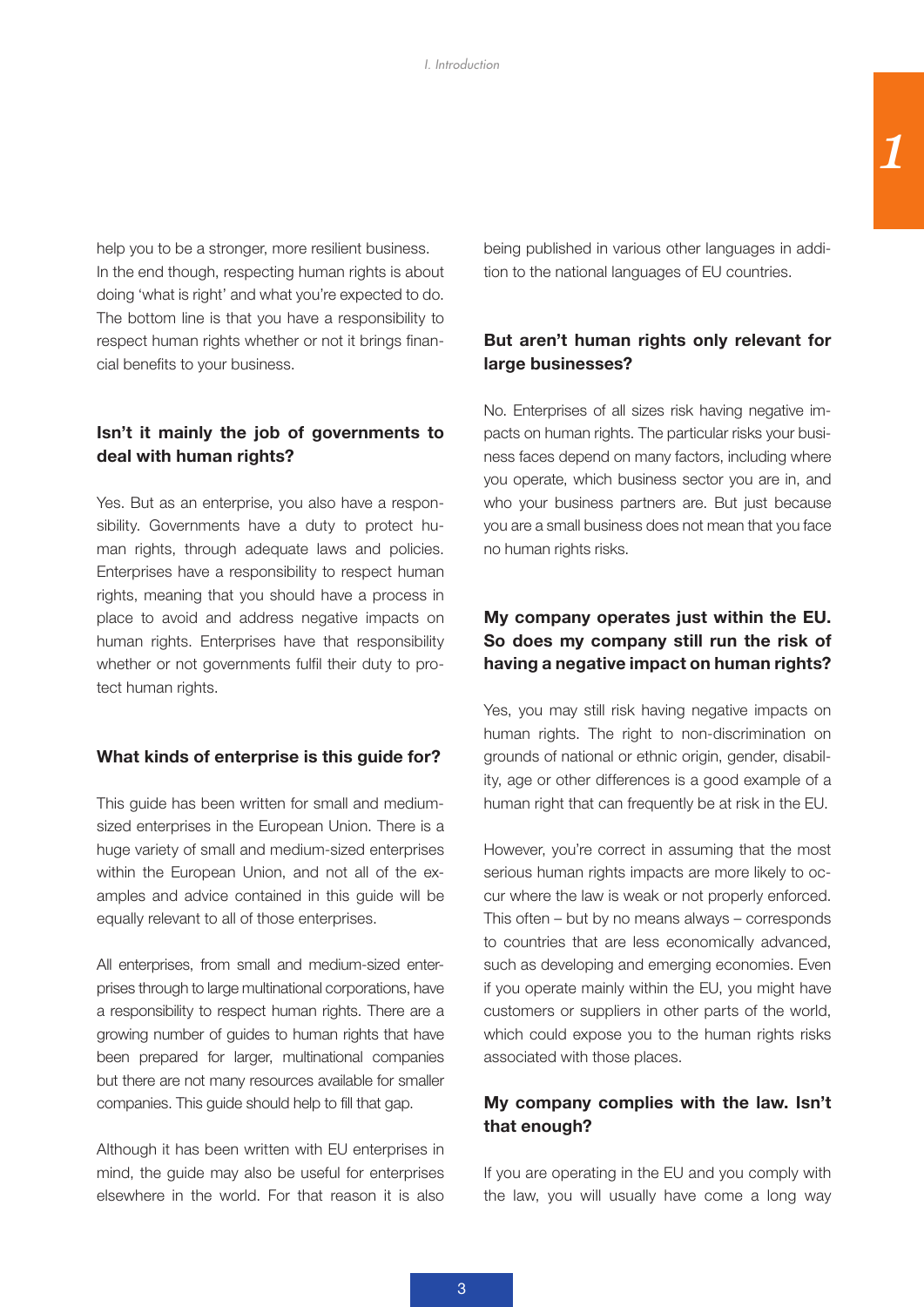towards ensuring that you do not negatively impact human rights. This is because in many cases human rights are reflected in national and EU laws. For example, complying with health and safety regulation helps you to avoid negative impacts on the right to life, the right to a safe work environment and the right to physical and mental health.

*"Respecting human rights is not only relevant outside Europe - we need to look inwards as well."*

*-* Michel Van Bavel

Managing Director, Van Bavel Business Gifts, Belgian SME

However, you can have negative impacts on human rights even if your activities are in compliance with relevant laws since the law often provides only for the minimum level of protection. In addition, you might be involved in negative impacts on human rights through the actions of your suppliers, clients, or other business partners, even if your own enterprise has not done anything illegal.

Having a process in place to avoid and address negative human rights impacts will help you to identify possible areas in which legal compliance on its own does not guarantee that your company is respecting human rights. Such a process should therefore enable you to know where and when you may need to take action that goes beyond compliance.

# **So what exactly are the UN Guiding Principles on Business and Human Rights?**

The UN Guiding Principles define what governments and businesses should do in order to avoid and address negative impacts on human rights by businesses. They make a clear distinction between what is expected of governments and what is expected of businesses. They also include principles about "remedy" – what to do if businesses are nevertheless involved in negative human rights impacts.

This guide focuses on what is expected of businesses. The UN Guiding Principles give all businesses – small and large – the recipe for what it takes to respect human rights. They represent the global standard of expected behaviour in this area and are applicable to all businesses in all situations.

# **What about the positive human rights impacts of my business?**

Your business almost certainly has positive impacts on human rights. By offering goods or services, by employing people, and by contributing to economic and social development, you are probably contributing to make human rights a reality for others. You may wish to consider how you can best maximise your positive contribution to human rights. But this guide is limited to describing how to avoid and address negative impacts because that is the minimum expectation on your business.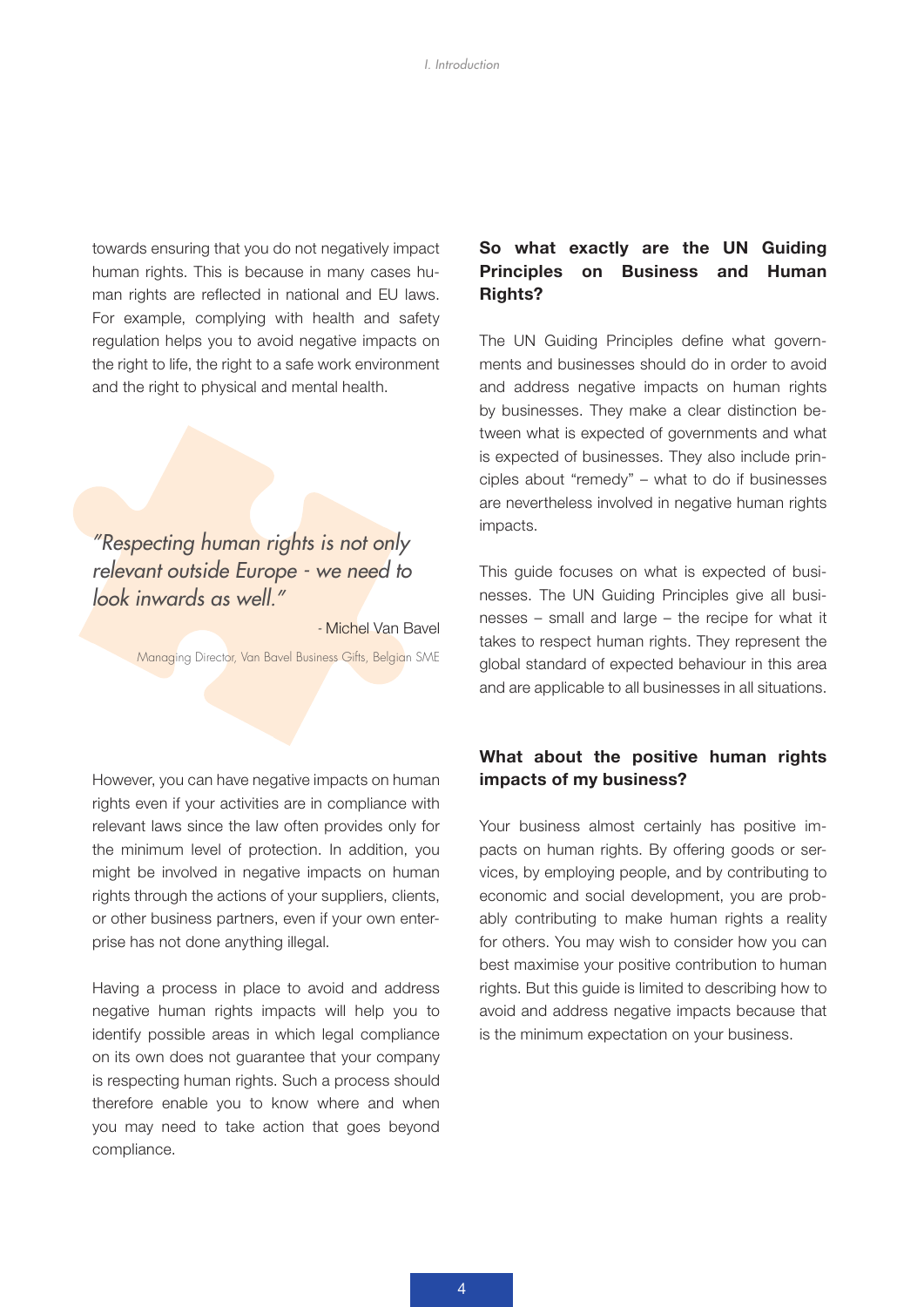# **Can I deal with human rights within my existing management processes and systems?**

Often you should be able to respect human rights by adjusting existing processes and systems. For example, if you carry out risk analyses you may be able to expand them to include identification of your risks of negative impacts on human rights. You may also have in place management systems to help you handle health and safety, environmental impacts or quality more efficiently. Such systems can be used to help you avoid and address possible negative human rights impacts.

If you have a policy on corporate social responsibility (CSR), you may find that this provides a good starting point. However you should be aware that while many businesses already work with CSR and elements of human rights in different ways, the UN Guiding Principles provide new and authoritative expectations for the processes that need to be in place for a business to respect human rights.

# **Am I expected to do this on my own?**

Yes and no. The responsibility is yours, but you will probably find it useful to collaborate with others in finding shared solutions, becoming inspired from good practices, and benefiting from lessons learned.

*"When reading the UN Guiding Principles I actually thought, this is something I already do! But some elements are of course new and we are going to look at them."*

*- Marjonka Veljanovska*

Executive Director, Farmahem, Macedonian SME

# **What's in the rest of this guide?**

#### *In the rest of this guide you will find:*

- **Section II:** An introduction to six basic steps expected of you according to the UN Guiding Principles;
- **Section III:** Questions to ask yourself in relation to 15 business situations that may carry a risk of negative impacts on human rights;
- **Section IV:** A list of human rights, with brief examples of how enterprises could, if they are not careful, have a negative impact on each one;

# **Section V:** And a list of relevant references.

You can consult the sections in any order. If you're not exactly sure what human rights are, then the list of human rights in section IV might be a good place to start.

# **We would like to hear from you**

Every effort has been made to make this guide as useful as possible. We would be glad to hear from businesses or advisors that have used it. Comments and suggestions for improvements are always welcome, and should be sent to the corporate social responsibility team of the European Commission (Directorate-General for Enterprise and Industry): entr-csr@ec.europa.eu.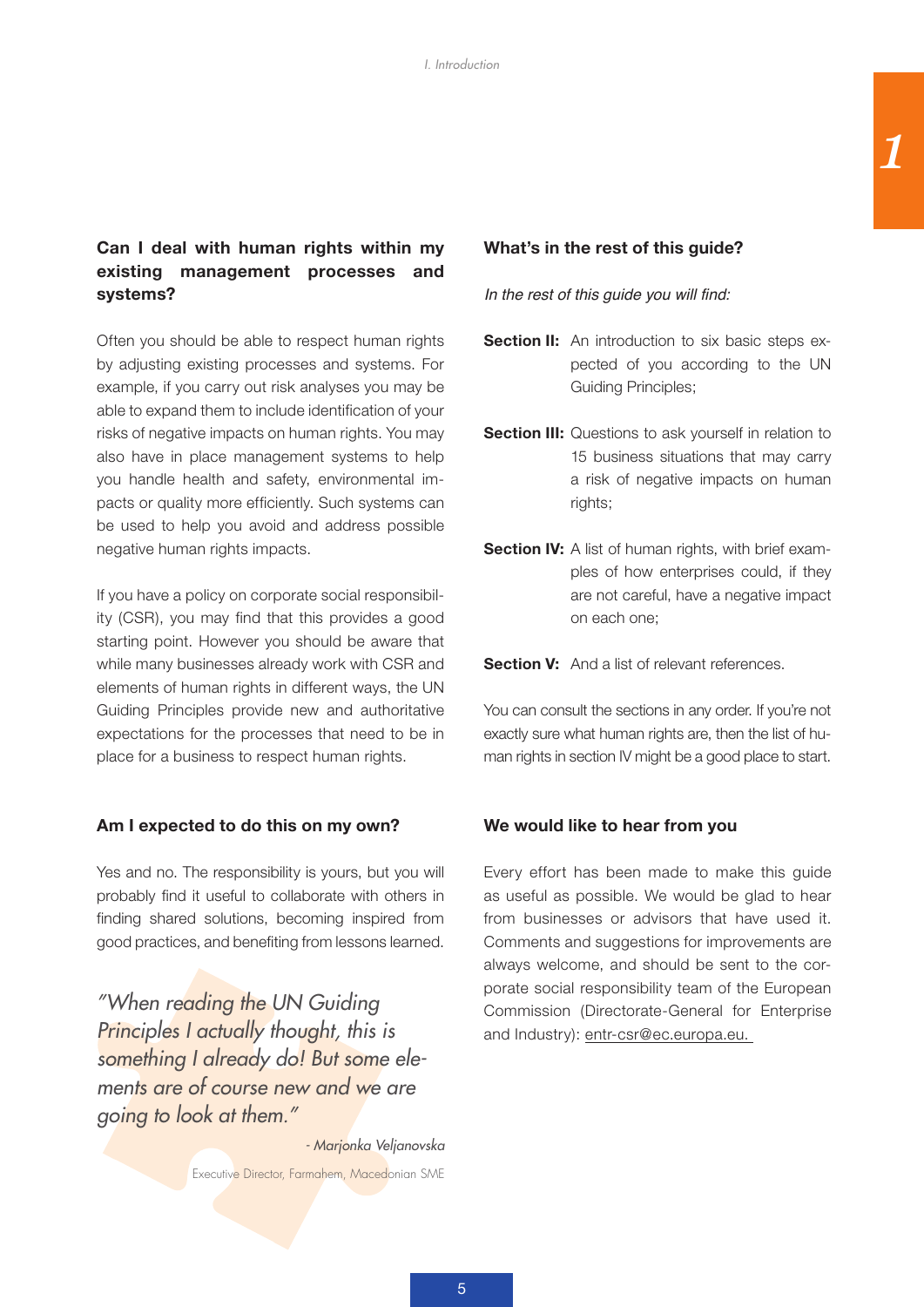# *Respect human rights through six basic steps 2*

This section introduces six steps you should take to understand your risks of having negative impacts on human rights and to avoid and address such impacts. These are:

- 1 Commit to respect human rights and embed the commitment in your business
- 2 Identify your human rights risks
- 3 Take action to avoid and address the risks you identify
- 4 Enable remedy for those affected, if you are directly involved in a negative impact
- 5 Track your progress
- 6 Communicate about what you are doing

In most cases, these six steps can be incorporated in your existing policies and processes. But remember that it is not enough to go through the six steps once. Ensuring that you respect human rights requires ongoing actions; see the below illustration.

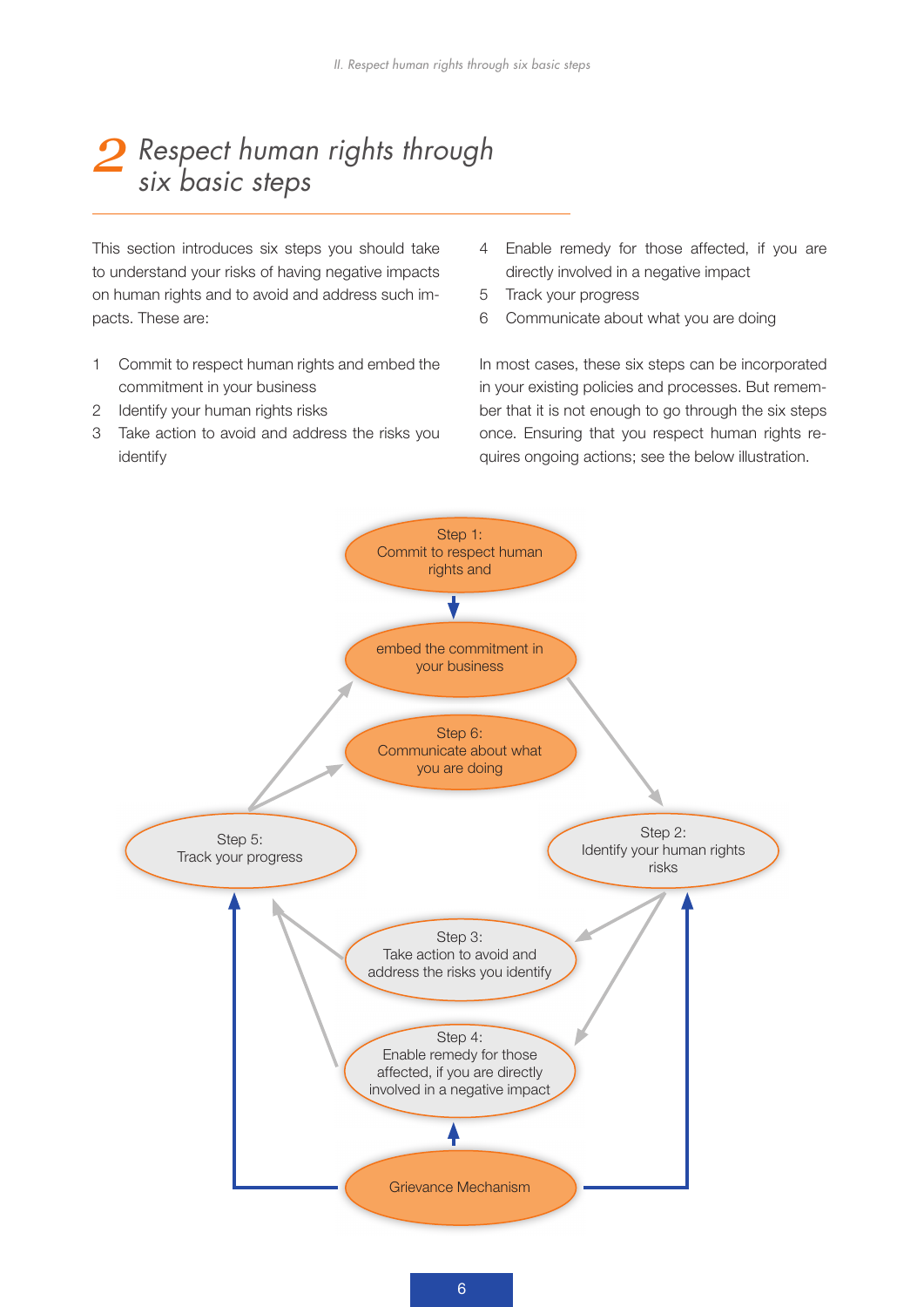# **Step 1: Commit to respect human rights and embed the commitment in your business**

The first step is to publicly commit to respect human rights; to show that you intend to respect all human rights and that you expect the same from those that you do business with.

By doing so, you also empower employees and relevant stakeholders with clear guidance on the desired way of doing business.

You then need to embed, or integrate, this commitment in relevant internal systems so that it gets translated into practice and into the organisational culture of your business, reaching all employees in an appropriate way.

#### **How can I do this?**

- Make sure that the commitment comes from the owner or top management.
- Decide on how to commit. You might choose to make a commitment in writing. But depending on the size of your business, it might make more sense for you to state it orally. What's important is to adequately inform those who need to know about it e.g. possibly affected persons, staff and business partners.
- A written commitment can be a standalone statement or part of your business vision, value statement, or corporate social responsibility policy. You may also wish to include or reference the commitment in your employee manual, sales terms, codes of conduct for employees or for suppliers, or your quality policy.
- In your commitment make sure that your employees understand what is expected from them and let business partners and other businesses you work with know that you also expect them to respect human rights.
- • Consider communicating your commitment through your website, if you have one.
- Whether you commit in writing or orally, ensure that the "attitude" is reflected throughout your business. This should include reviewing other policies and procedures for inconsistencies with your commitment to respect human rights, ensuring that you have appropriate incentive structures in place, and providing training to ensure that employees and partners understand your commitment and what it means for their daily work.

*"Respecting human rights needs to be at the management level – it is a philosophy that you need to bring into the company from the top."*

*- Michel Van Bavel,*

Managing Director, Van Bavel Business Gifts, Belgian SME

#### **Step 2: Identify your human rights risks**

The next step is to know your potential impacts – meaning your risk of having negative impacts on somebody's human rights.

You have to identify where your business may impact negatively on human rights. Here an important distinction needs to be made. Firstly, you may be involved in negative human rights impacts directly as result of your own activities. For example, you might risk discriminating against certain people in recruitment processes. But additionally, you might be indirectly involved in negative human rights impacts simply because of something done by another company or other kind of organisation with which you have some kind of business relationship.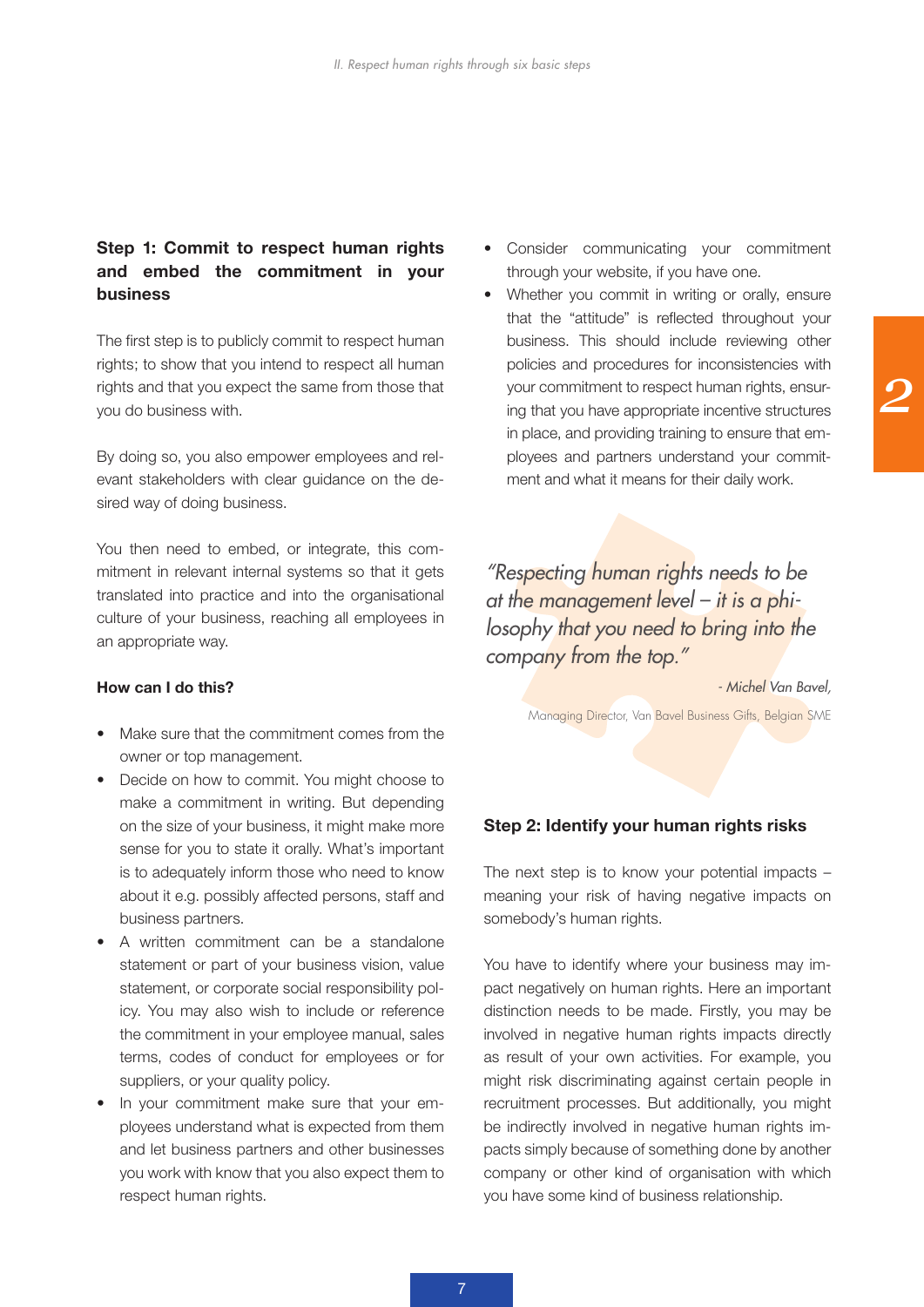Circumstances may change, so you should update your identification of potential negative impacts periodically, including, for example, when you launch a new product or project, enter a new market or establish a new business relationship.

#### **How can I do this?**

- Read sections III and IV of this Guide, so you become aware of what human rights are and have a better idea of the kind of impacts that you may identify. Initially, you need to consider all human rights when identifying your potential negative human rights impacts.
- Consider amending existing processes to include an assessment of human rights impacts. This could be a risk management system, health and safety system, environmental and social impact assessments or diversity management systems. You should also consider supply chain management systems to reflect your expectations of suppliers to respect human rights. Certain management system certifications – for instance ISO 9001, ISO 14001, OHSAS 18001 or SA8000 – require processes that could be enhanced to include assessments of negative impacts on all human rights. The ISO 26000 guidance standard on social responsibility includes a chapter reflecting the responsibility to respect human rights.
- • Consider creating a complaints system open to employees, and also to external persons. This can help you identify potential negative human rights impacts, before they become a bigger problem. (See below under Step 4 for more on this.)
- Speak regularly to the people that you may affect, such as employees, the local community, customers and clients – to learn what they think your impacts might be.
- If necessary, seek human rights advice and information from human rights experts, NGOs, trade

unions, and relevant multi-stakeholder initiatives. Contacting your business association may also be useful.

Make use of the six steps outlined in this quide when considering risks associated with other companies. If they claim to respect human rights they should be able to inform you about which negative risks they have identified and how they have addressed such risks. You may find it worthwhile to discuss their findings if they claim to have identified no or very few potential impacts. In such discussions, you can focus on human rights impacts that are known to form a risk for businesses in the specific sector or country of operation.

*"My company places temporary workers in client companies. The rights most relevant for our activity are basically the right to work, the right to equal payment for equal work, the right to non-discrimination, the right to privacy, and the right to family life… Also some human rights risks might not be in my company – but they might be in my market and in my industry."*

> *- Marek Jurkiewicz* Managing Director, StartPeople, Polish SME

# **Step 3: Take action to avoid and address the risks you identify**

You need to take action to deal with the human rights risks you have identified. Especially in smaller companies, such actions may be informal and aimed at modifying attitudes and the organizational culture.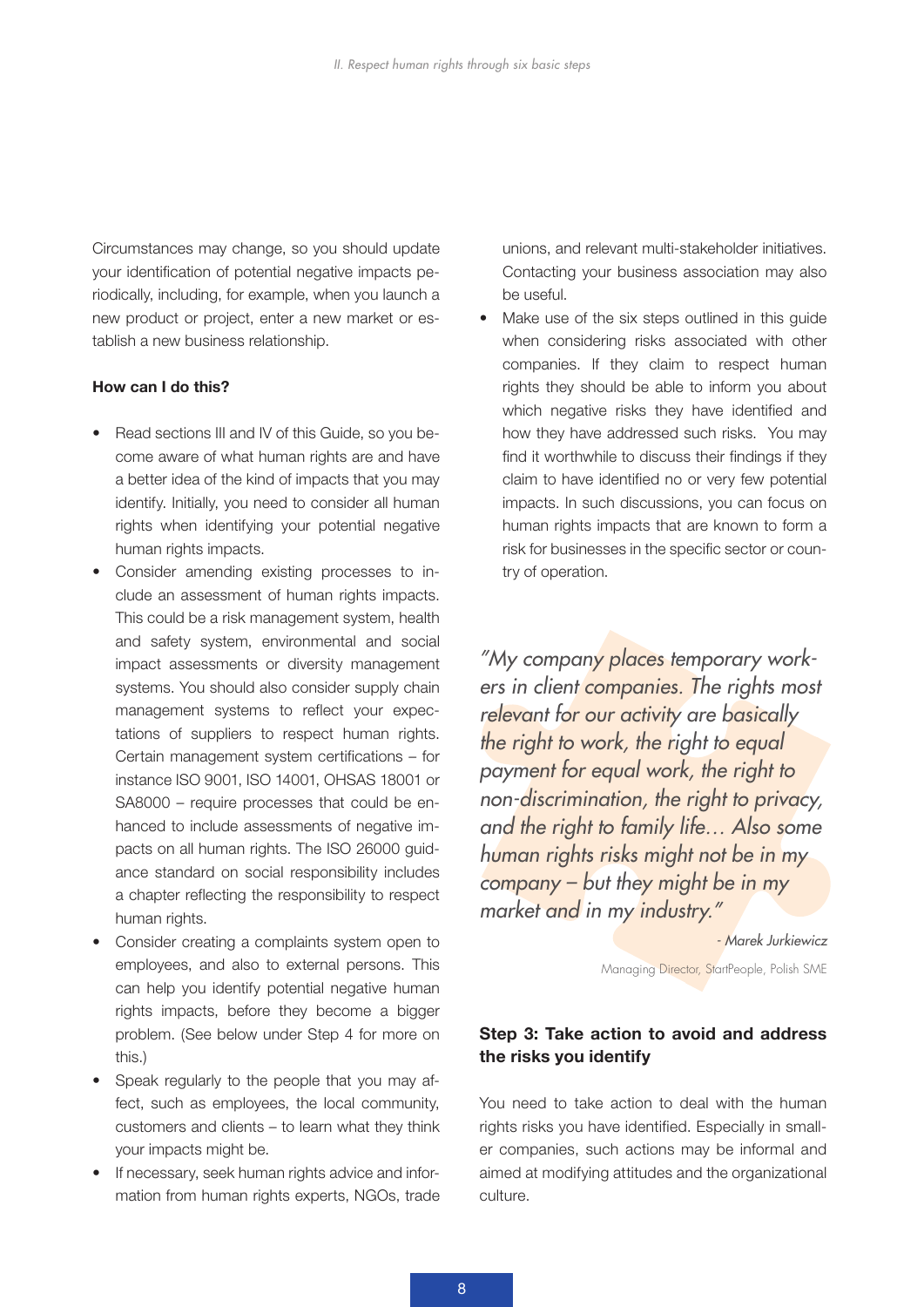If the human rights risk is the result of your company's activities (meaning that you caused or contributed to it), you should be able to take concrete action to address it.

It's a bit more complicated if the risk of a negative human rights impact arises from what a customer, supplier or other business partner is doing rather than from what your company itself is doing. In that kind of situation, you should try to use whatever leverage, or power, you have to prevent a negative human rights impact from occurring, even if you can't prevent it completely. If the other organisation is a small business like yours, you might find you have a reasonable amount of leverage. If it is a much larger organisation than yours, you might not have enough leverage on your own to make anything happen. In those cases it can help to team up with others who might have the same interests.

#### **How can I do this?**

- Designate someone in your company to take the lead and decide who else should be involved in addressing each particular risk you've identified. Provide them with sufficient human resources – including external expertise when needed – and funding to do so.
- Include human rights performance in performance incentives and/or sanctions for staff members. For example, bonuses for production line supervisors can be made dependant on a reduction in the number of work related injuries.
- Include respect for human rights, with a particular focus on the identified risks from step 2, in sales terms, procurement and contracting practices and in clauses in your agreements.
- Use your leverage when risks exist within your business relationships, possibly by sharing experiences and good practices from your own operations. Team up with others – such as customers,

suppliers, business associations, unions or public authorities - if your leverage over a business partner is insufficient to prompt change.

As a last resort, if you cannot establish enough leverage to get an organisation with which you have a business relationship to address a negative human rights impact, then you may need to consider ending you business relationship with that organisation.

#### **What is "leverage"?**

*In this context, leverage means your power or ability to get another organisation to address negative human rights impacts that it is causing or contributing to. Whether or not you have leverage does not determine whether you have some responsibility for a negative human rights impact. For example, if a supplier is not respecting human rights, you have some responsibility for the negative human rights impact even if you do not have leverage to get that supplier to change its behaviour.* 

*"In our hiring procedures we have a policy not to discriminate against people from different ethnicities or different genders or people with different religions. I think it is very important for a society like Macedonia, which is a multi-ethnic society, and I also believe this will help our businesses."*

#### *- Marjonka Veljanovska*

Executive Director, Farmahem, Macedonian SME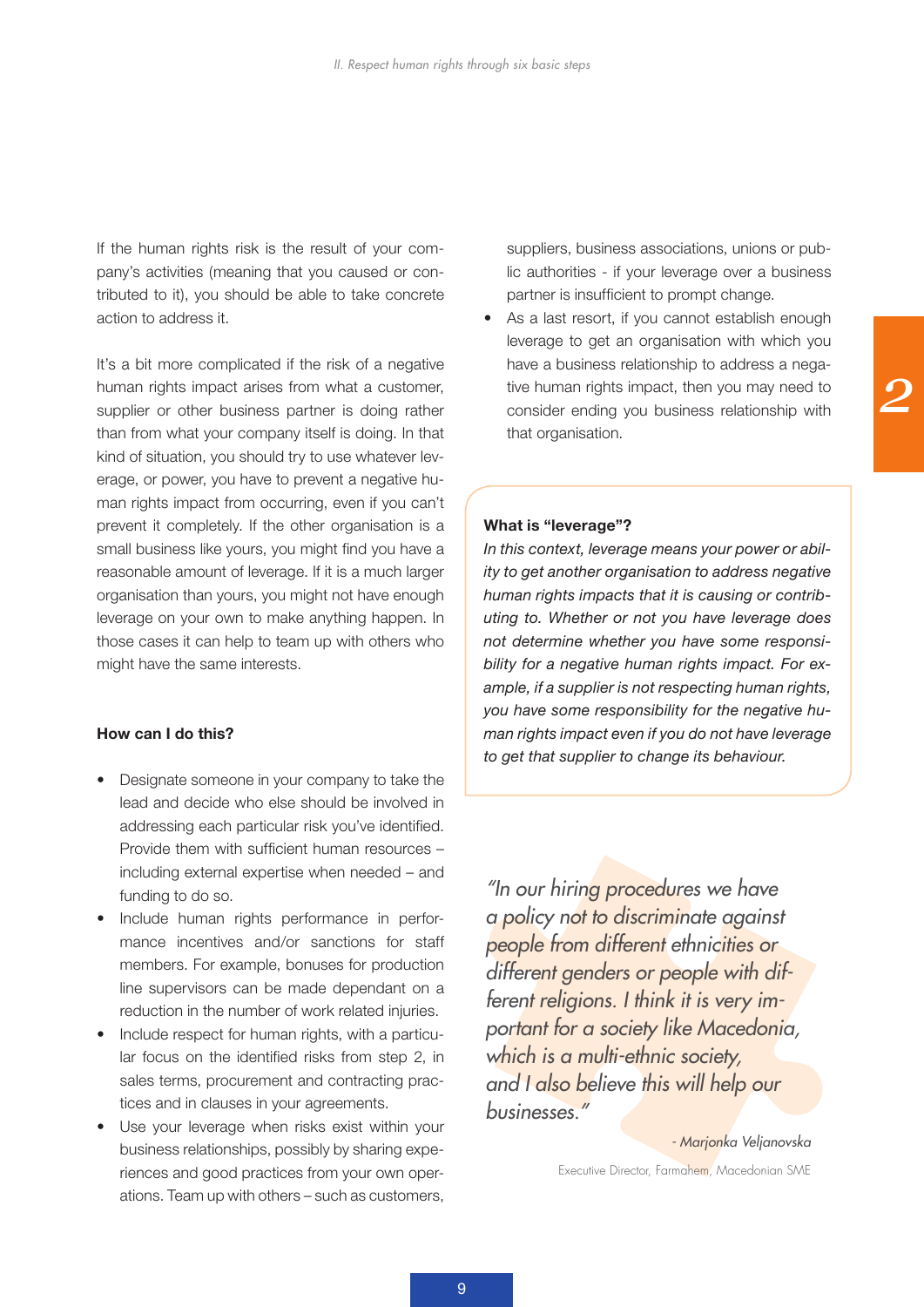# **Step 4: Enable remedy for those affected, if you are directly involved in a negative impact**

If things go wrong and someone's rights are not respected, you need to make an effort to stop such impacts and, if your company caused or contributed to it, find ways to correct the situation for the victim(s). Making right what went wrong could involve apologising, financial or non-financial compensation or any other remedy that the victim and your business agree on as an appropriate response. It must also involve measures to ensure that the negative impact does not occur again. It is important to understand what those affected would view as effective remedy, in addition to your enterprise's own view.

#### **How can I do this?**

- Be open: talk to individuals that feel affected by your business. This might help resolve complaints early and directly, limiting the problem both for your business and for the affected persons.
- Put in place a complaints system, where people who feel that they, or others, have been or will be negatively affected by your business may safely raise concerns. Alternatively, enable access to such a system administered by an outside organization (for example, by an industry association or a multi-stakeholder group). This can enable effective action to correct harm before it becomes a conflict that is difficult to manage.
- Collective bargaining and constructive relations with duly elected employee representatives often provide a good basis for effective remedy in cases involving employees. Some companies also make good use of employee speak-up lines or suggestion boxes.
- • For individuals from outside the company, you could consider establishing a public email address or a phone line to handle complaints or feedback.

*"Our company has established an anonymous letterbox in which employees can put their proposals, their criticisms, and all the things they might observe which might be a violation of human rights."*

*- Tina Lund*

UN Partnership Manager, Danimex Communication, Danish SME

#### **What is "remedy"?**

*Providing a remedy means correcting a mistake, or in this context "making good" a negative impact on someone's human rights. It is essentially about taking care of the victim. It's much easier to make good a negative impact if you have systems in place that enable those affected to contact you and start a dialogue.* 

#### **Step 5: Track your progress**

To ensure good management of your responses to potential and actual negative human rights impacts, you need to track and record how you deal with them. How did you prevent a potential negative impact and did you succeed? And did you correct the situation for affected persons if negative impacts actually occurred? This may require you to use relevant indicators: both those that can be measured, quantitative indicators, and those that reveal peoples' perceptions and attitudes, qualitative indicators. These efforts should enable others to evaluate your actions.

#### **How can I do this?**

• Consider basing your tracking efforts on tools and indicators which you already use in workplace health and safety assessments, staff performance reviews, or staff surveys. You can also integrate relevant indicators in existing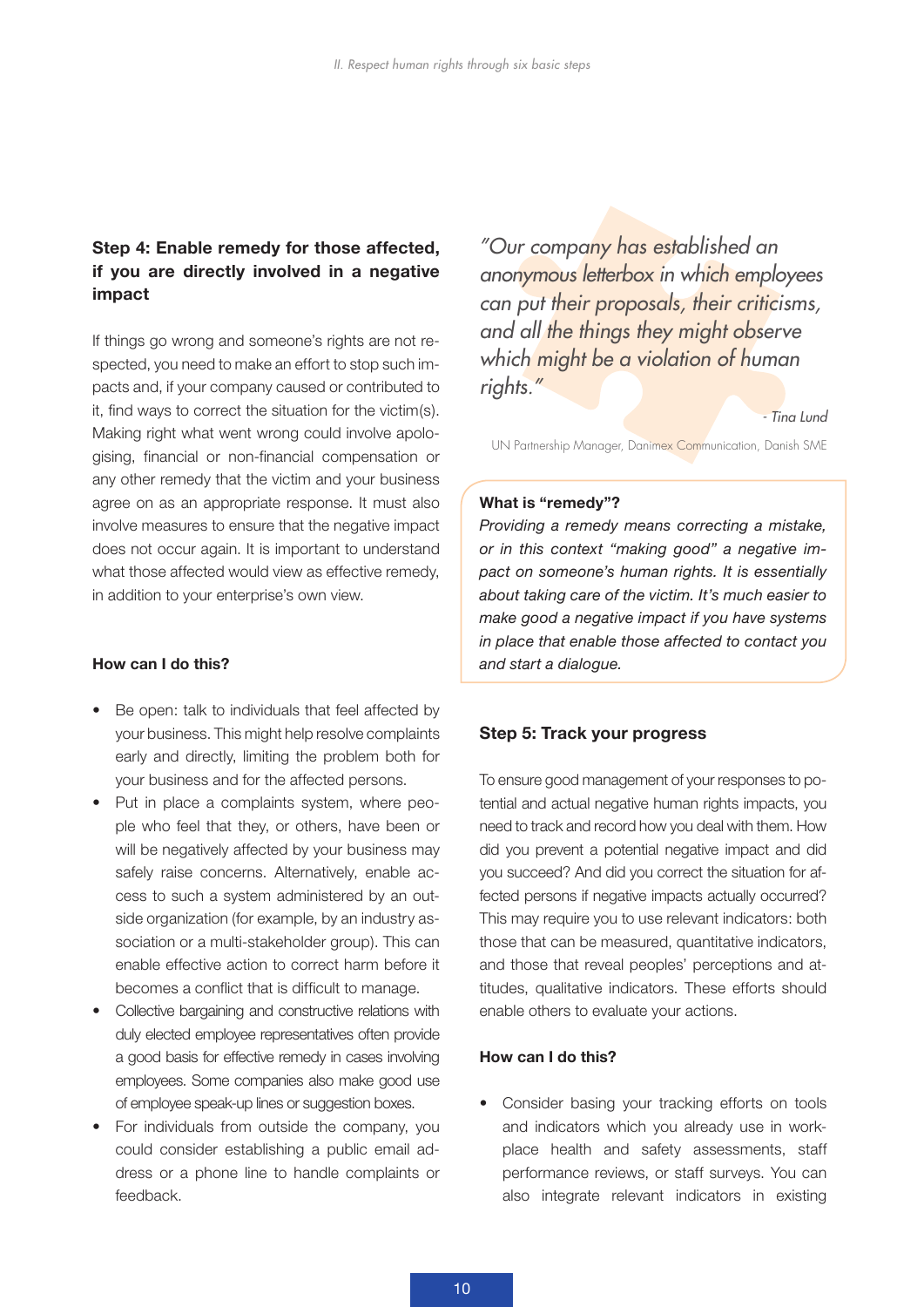quality management or environmental performance tracking systems, and use surveys of consumers', customers' or suppliers' perceptions.

- It can also be helpful to evaluate outcomes of your complaints system. Did they fully resolve the issue?
- Consider involving stakeholders and in particular affected individuals in your tracking efforts, to provide feedback on the effectiveness of your efforts in avoiding and addressing negative impacts on human rights.

*"My company is stronger today than before we started this process of dealing directly with human rights. We have started a better internal communication. We used to not talk, and to be very hierarchal."*

*- Jean-Marc Barki*

Executive Director, Sealock, French SME

#### **Step 6: Communicate about what you are doing**

This step is about showing what you do to respect human rights. You do not have to reveal all identified risks or impacts and how you have dealt with each and every one of them. However, if requested – especially by affected individuals or their representatives – you should be prepared to disclose information on particular human rights impacts, while ensuring adequate protection of private or commercial information, and, if relevant, of your staff.

#### **How can I do this?**

• Make sure to communicate what you do to the potentially or actually affected individuals. Consider meeting and consulting with affected stakeholders as a core element of your communication approach. Independent verification or endorsement of human rights reporting or inclusion of comments from affected individuals can strengthen your communication's content and credibility.

- In addition, decide how you want to communicate. Your communication can either be informal and included in regular meetings and discussions with employees, suppliers, customers or community representatives, or it can take the form of formal, publicly available reporting.
- Include relevant information in annual reports, corporate social responsibility or sustainability reports. Relevant segments can appear in periodic health and safety performance reports. If your business participates in national or international initiatives such as the UN Global Compact or Ethical Trading Initiatives you are already expected to communicate certain information. Relevant information about your respect for human rights can be integrated into that.
- Remember to inform other relevant stakeholders. The information may be required or just appreciated by those of your customers that engage in responsible supply chain management or sustainable procurement.
- Consider making use of brief updates posted on your website or via social media.

*"Danimex communicates our commitment to human rights by publishing a Communication on Progress. It's a report we publish once a year, in connection with our participation in the UN Global Compact… But we are actually not quite good yet at telling our customers and our suppliers what we do. So this is one of our future challenges, to become better at communicating what we are doing."*

*- Tina Lund*

UN Partnership Manager, Danimex Communications, Danish SME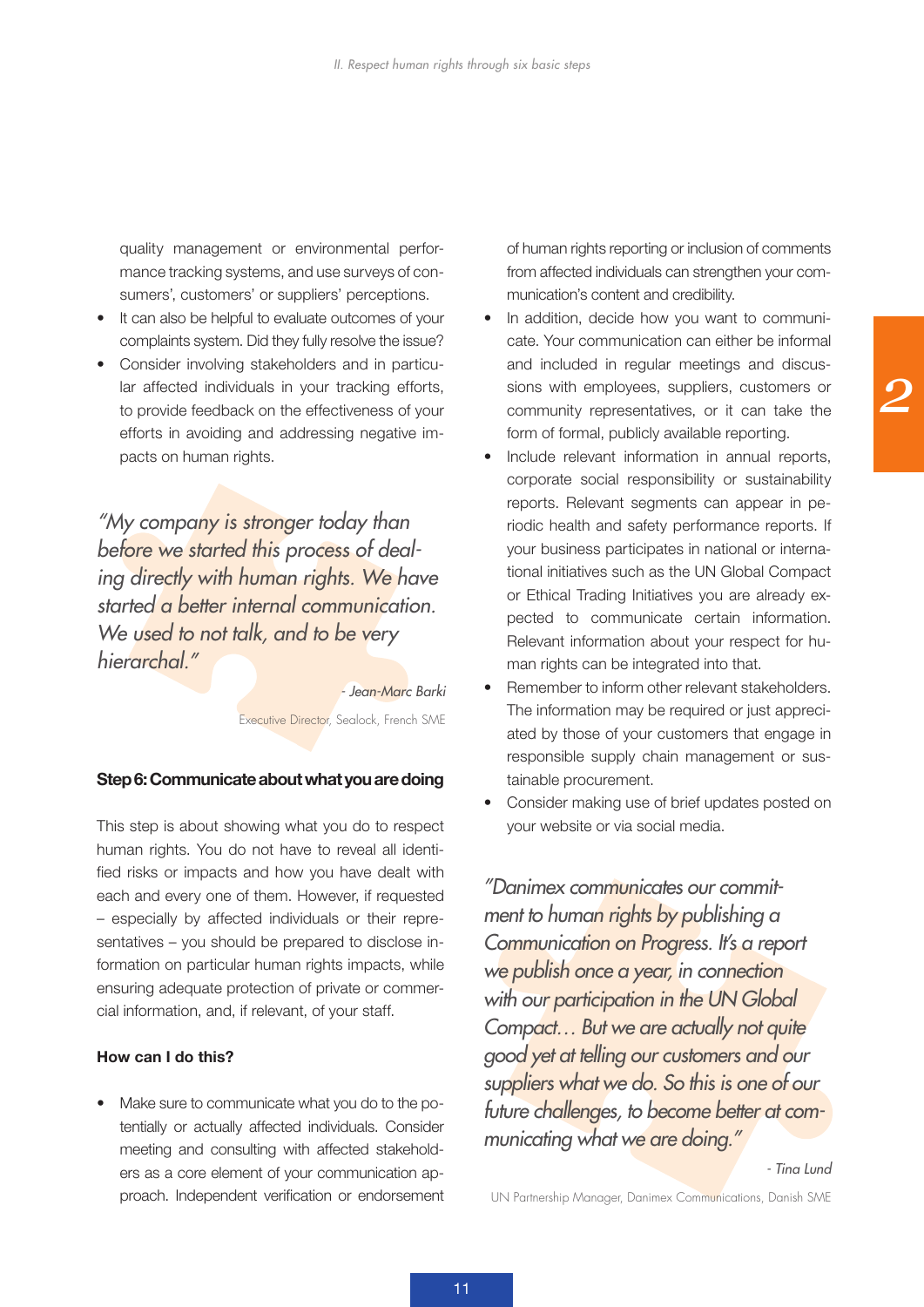# *Questions to consider in everyday business situations 3*

Below you will find a list of 15 quite common business activities or business situations. Each one could entail risks of negative impacts on human rights. For each one there is also a short set of questions which hint at actions you might take to avoid or address those impacts.

Not all the situations will be relevant for your specific business, but it is likely that you recognise yourself in many of them. Human rights risks can arise in fairly ordinary business activities that most businesses undertake.

The questions are not exhaustive, so they do not cover all possible risks of negative human rights impacts in relation to each described situation. Hopefully your answer to many of the questions will be "yes, I already do that." If so, it shows that you already do many things to ensure your business respects human rights. But you might also find new things that you have not thought of before.

There is legislation that is relevant to most of the situations described. So as you read these situations, remember that you must always make sure that you are aware of and comply with relevant laws and collective agreements. When you conduct business, always ensure that your activities take place within the intended legal and institutional framework for those activities. If you employ people, only use legally recognised employment relationships. And check that you only have business relationships with organisations and persons who are operating within the law. By doing this you will usually have gone a long way towards ensuring respect for human rights.

Some of the questions hint at actions that you may be legally obliged to take in any case. The fact that they are presented here as questions in no way implies that enterprises may choose whether or not to comply with the law.

# **Human rights considerations in your own activities**

#### **1. When you recruit employees…**

Do you consider only competences and experiences when assessing who to hire? Do you ask only for information that is relevant for the job to be fulfilled?

Do you make reasonable accommodations to allow employees with disabilities to have job opportunities with your business?

Are all employees involved in recruitment processes aware of your business' approach to discrimination? Do you make a public commitment regarding diversity, e.g. by signing up to a Diversity Charter<sup>1</sup>? Do you keep private information about the applicants safely stored?

- Rights at risk: . Right to work
	- Right to non-discrimination
	- Right to privacy

<sup>1</sup> See http://ec.europa.eu/justice/discrimination/diversity/diversity-charters/index\_en.htm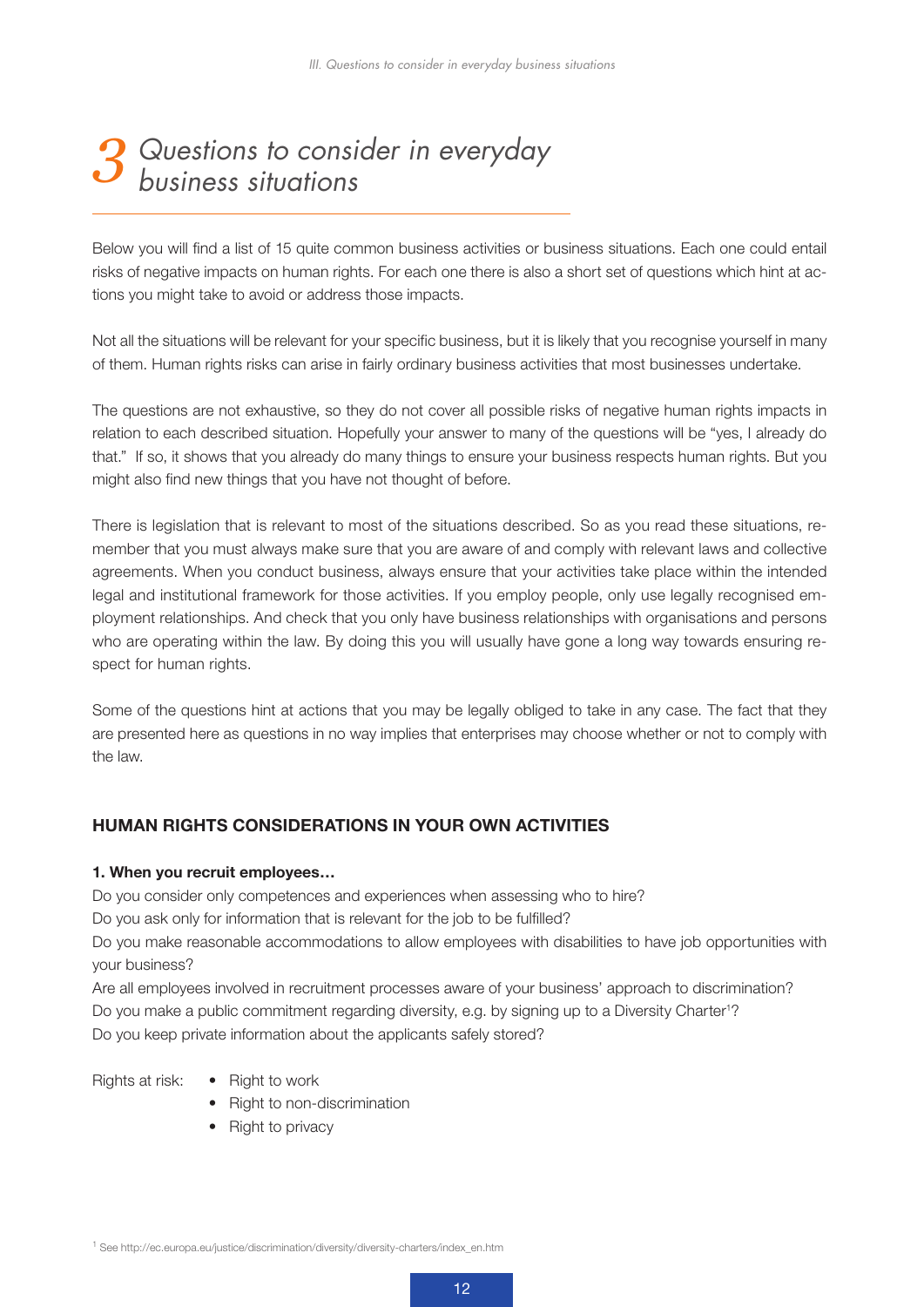#### **2. Once you have recruited employees and they are working for you...**

Do you encourage a work environment in which people respect each other? Do you have measures in place to avoid and combat discrimination in the workplace? Do you take measures to protect employees from incidents of bullying, sexual harassment and other kinds of harassment, either from other employees or from outsiders such as customers, vendors and clients? Do you support employees that claim to have been exposed to incidents of bullying, sexual harassment or the like? Do you ensure that wages are paid on a regular basis, and in a timely manner?

- Rights at risk: Freedom from degrading treatment
	- Right to non-discrimination
	- Right to a safe and healthy work environment
	- Right to physical and mental health
	- Right to just and favourable remuneration

# **3. When setting salaries and deciding who to promote...**

Do you ensure equal pay for equal work or for work of equal value?

Do you increase wages and provide benefits based on objective factors avoiding discrimination?

Do you ensure fair and transparent promotion and career development opportunities?

If your business employs low-skilled, migrant or seasonal labour, do you know that the overall income received by the workers concerned is adequate for their basic needs to be met, taking account of any additional wage support that may be provided by the state?

- Rights at risk:  $\bullet$  Right to equal pay for equal work
	- Right to non-discrimination
	- Right to work
	- Right to just and favourable remuneration

# **4. If employees want to join a trade union and engage in collective bargaining...**

Do you allow your employees to join or form a trade union of their choice?

Do you engage in dialogue with your employees, for example through regular meetings with employee representatives? Do you have a healthy dialogue and engage in good faith negotiations with the trade unions that your employees are involved with?

- Rights at risk:  $\bullet$  Right to organise and participate in collective bargaining
	- Freedom of association

# **5. When one of your employees gets pregnant or has a pregnant spouse...**

Do you alter work plans of such employees in light of the maternity or paternity?

Do you brief your employees on how to manage and act in relation to pregnancy of colleagues?

Do you make sure that you don't discriminate pregnant employees or young women e.g. in connection to recruitment or promotion?

Do you have the same approach towards women or men taking up parental leave?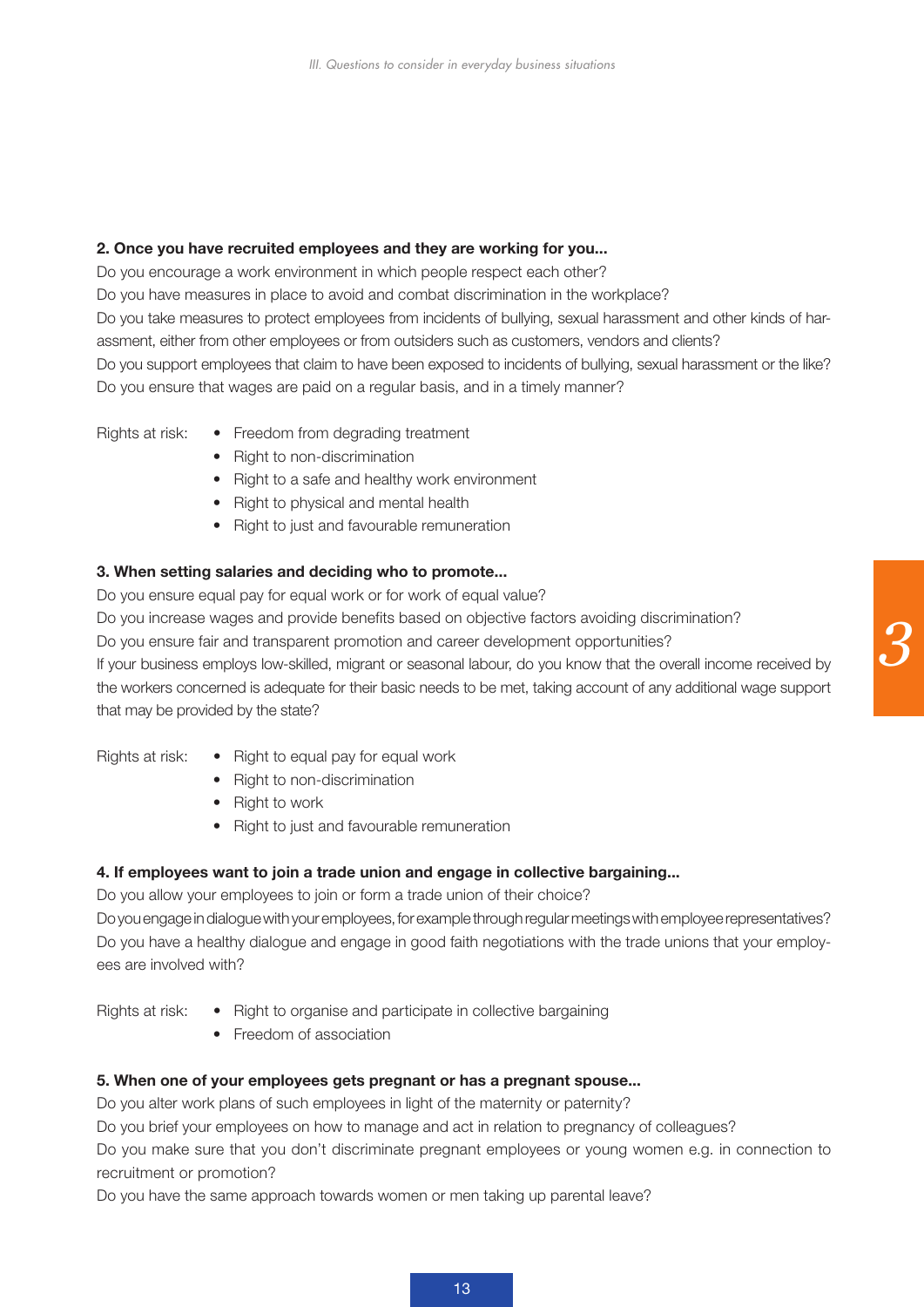#### Rights at risk: . • Right to family life

- Right to non-discrimination
- Right to a safe and healthy work environment
- Right to physical and mental health

# **6. If you advertise products...**

Do you avoid reinforcing prejudices and stigmatising people or groups in your advertisements? Do you make sure that you do not promote the sexualisation of children in advertising? Do you ensure that your advertising depicts women in a non-sexist manner? Do you have a channel for feedback in place allowing the public to comment on your advertisements?

Rights at risk: • Right to non-discrimination

# **7. If you sell products directly to consumers...**

Are your employees trained in non-discrimination of customers and are they, for example, informed of risks related to discriminatory or derogatory expressions?

Is consumer information securely stored and do consumers know how you will use such information? Do you provide clear instructions for use of and warnings about hazardous products?

- Rights at risk: . Right to non-discrimination
	- Right to privacy
	- Right to life
	- Right to physical and mental health

# **8. If your employees work under highly stressful conditions...**

Do you pay extra attention to employees' well-being in times of particular stress and pressure? Do you try, to the extent possible, to plan work well in advance to avoid exposing your employees to persistently high levels of stress?

Do you create an open atmosphere where employees feel confident in talking about stress or stress related symptoms? Do you make sure that you and your employees are aware of early symptoms of stress?

- 
- Rights at risk: . Right to a safe and healthy work environment
	- Right to rest and leisure
	- Right to physical and mental health

#### **9. If your employees have access to the internet at work...**

Do you inform your employees under which circumstances you will access their e-mails? Do you inform your employees about the limits of what they can state publicly about or for your business? Do you make sure that your employees do not copy others' work for personal or business gains? Do you make reasonable adjustments to enable employees with disabilities, such as visual impairment, to access the internet?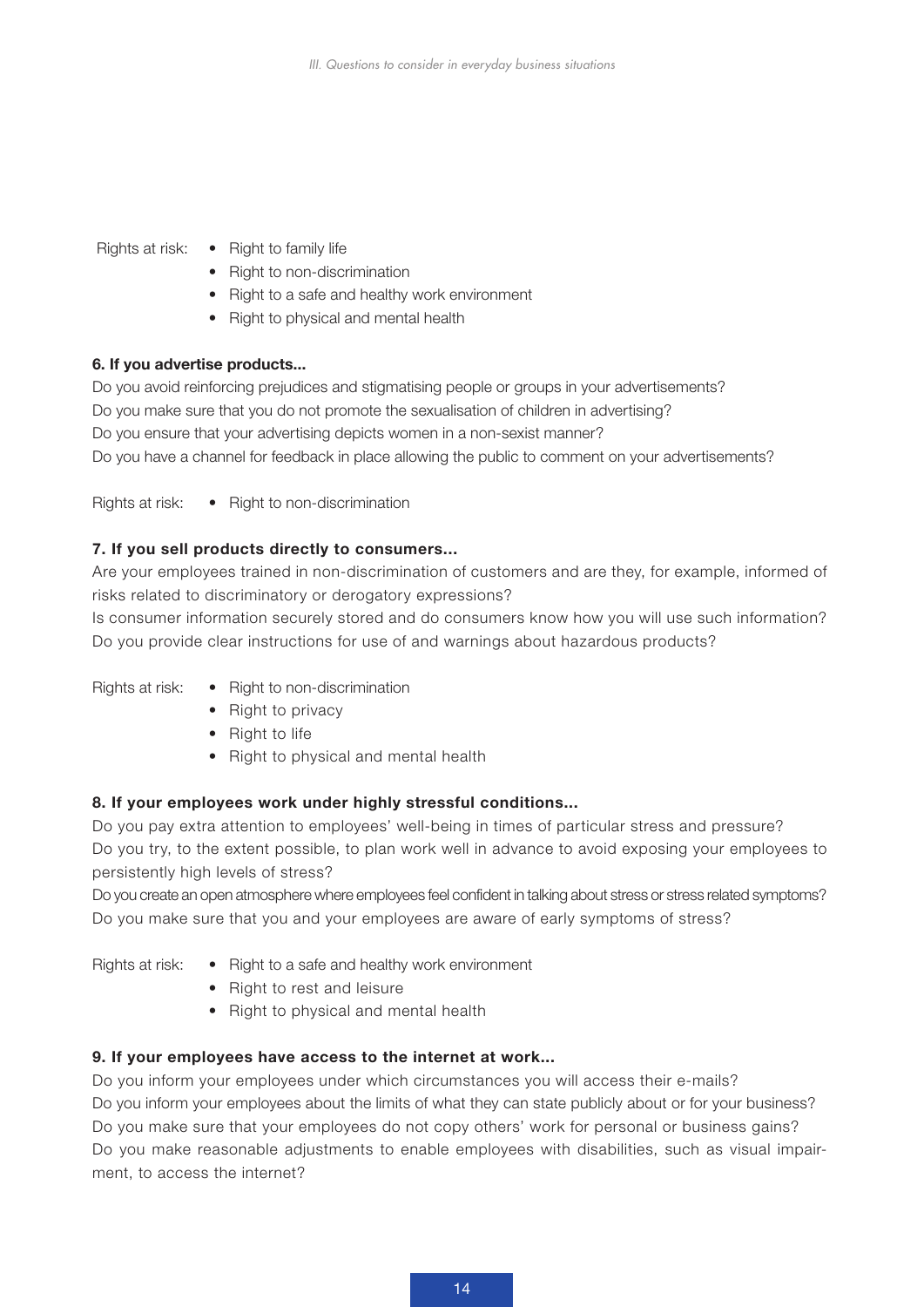Rights at risk: • Right to privacy

- Right to hold opinions
- Freedom of information and expression
- Right to non-discrimination
- Right to participate in cultural life, benefits of scientific progress, and protection of authorial interests

#### **10. If your employees work with harmful substances...**

Do you ensure that your employees have instructions and receive training on how to handle the substances and what to do if accidents occur?

Do you ensure employee access to first aid equipment?

Do you regularly conduct inspections to ensure that health and safety requirements are fulfilled? Do you ensure that the substances are disposed of or stored in a safe manner following their use?

Rights at risk: • Right to a safe and healthy work environment

 • Right to physical and mental health

#### **11. If your business uses machinery or vehicles...**

Are the machines or vehicles used in your business safe to operate, and do you regularly check their safety features?

Are all employees using machinery or vehicles adequately trained and authorised to operate them? Are employees trained in how to respond to a breakdown or malfunction of machinery?

Are employees using machinery or driving vehicles given adequate rest time to avoid fatigue related accidents?

Rights at risk:  $\bullet$  Right to a safe and healthy work environment

 • Right to physical and mental health

# **Human rights considerations in business relationships**

#### **12. If you place orders to your suppliers with very tight deadlines...**

Do your suppliers know that you expect them to respect human rights, for example by making reference to possible risks in your contracts or supplier agreements?

Do you plan your sales and your orders to avoid, to the extent possible, very tight deadlines with suppliers? Do you consider and discuss with your suppliers the working conditions of their employees under tight deadlines?

Rights at risk:  $\bullet$  Right to a safe and healthy work environment

 • Right to rest and leisure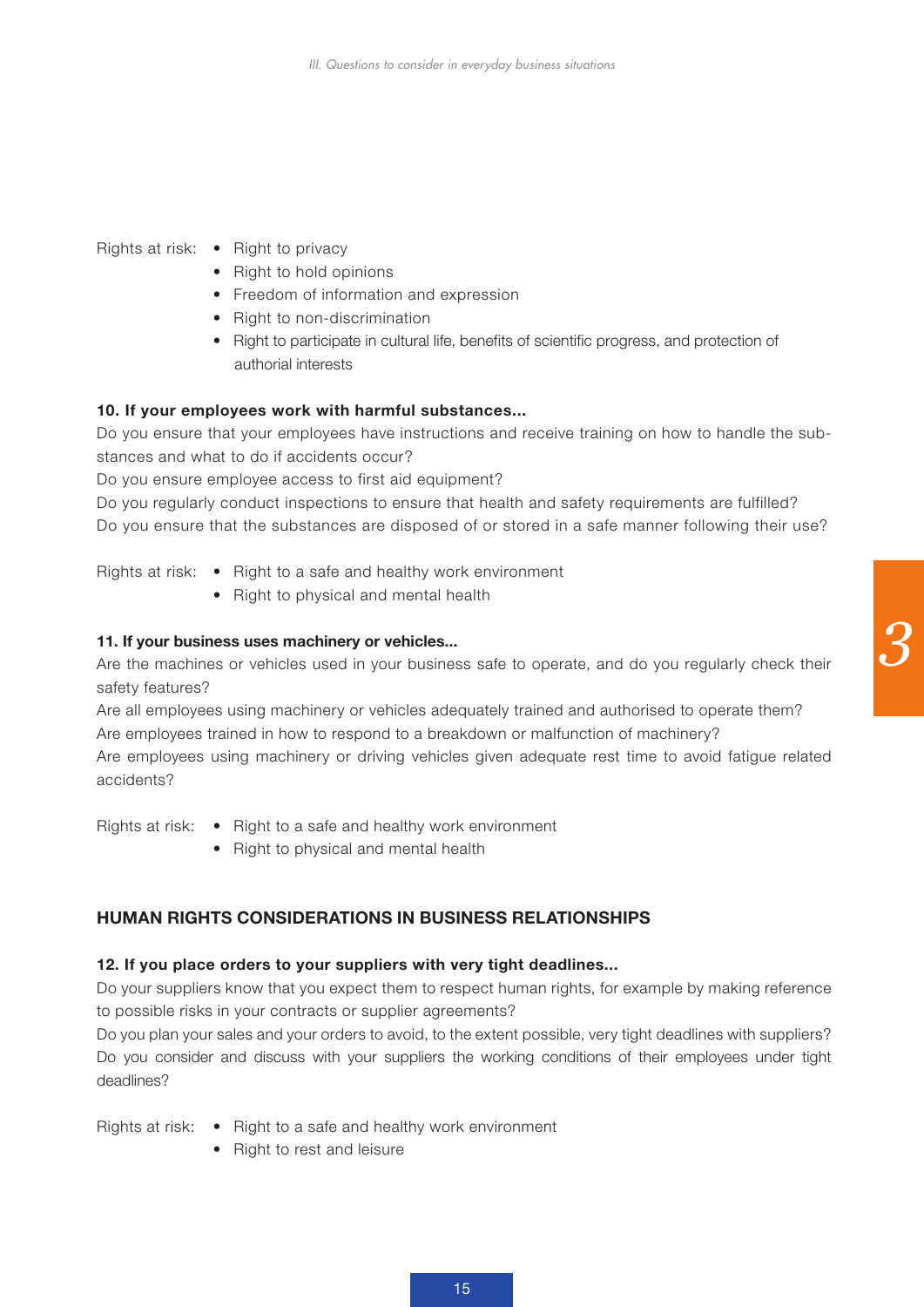#### **13. If you contract another company to provide security services...**

Do you make clear to your service providers that you expect them to respect human rights, for example by including this in your procurement conditions?

Do you make sure that your service provider is adequately licensed? Do you ensure that your service provider trains their personnel on relevant human rights issues, such as the appropriate use of force and non-discrimination? Do you ensure that your service provider minimises negative impacts on the right to privacy of employees or customers that might be caused by surveillance or physical searches?

Rights at risk: . • Right to privacy

- Right to life, liberty and security of the person
- Freedom from degrading treatment
- Right of peaceful assembly
- Right to non-discrimination

#### **14. If you buy products from low cost countries or sectors that you suspect use child labour...**

Do you make clear to your suppliers that you expect them to respect human rights, including to avoid child labour? Have you sought expert advice, for example from an NGO, about products or countries that may have particular risks in terms of child labour?

Do you have a set procedure in place in the event that you become aware that one of your suppliers is not respecting human rights? Have you considered the possibility of joining a collaborative initiative on responsible supply-chain management, such as the Ethical Trading Initiative or the Business Social Compliance Initiative?

- Rights at risk:  $\bullet$  Abolition of child labour
	- Right to education

# **15. If you sell products or services likely to be used in conflict-affected areas, or buy products made in conflict-affected areas...**

Do your customers or suppliers know that you expect them to take extra care to respect human rights in view of the heightened risks that exist in conflict-affected areas?

Do you seek credible, independent advice from governments and human rights experts on how to respect human rights in conflict-affected areas?

Do you collaborate with other businesses or civil society organizations to manage identified risks?

Do you pay particular attention to the risk of becoming a part of any ethnic, religious or cultural disagreements or conflicts in the area?

Many human rights may be at heightened risk in conflict affected areas, including:

- Right to life, liberty and security of the person
- Freedom from torture or cruel, inhuman or degrading treatment
- Right to non-discrimination
- Right to self-determination
- Humanitarian law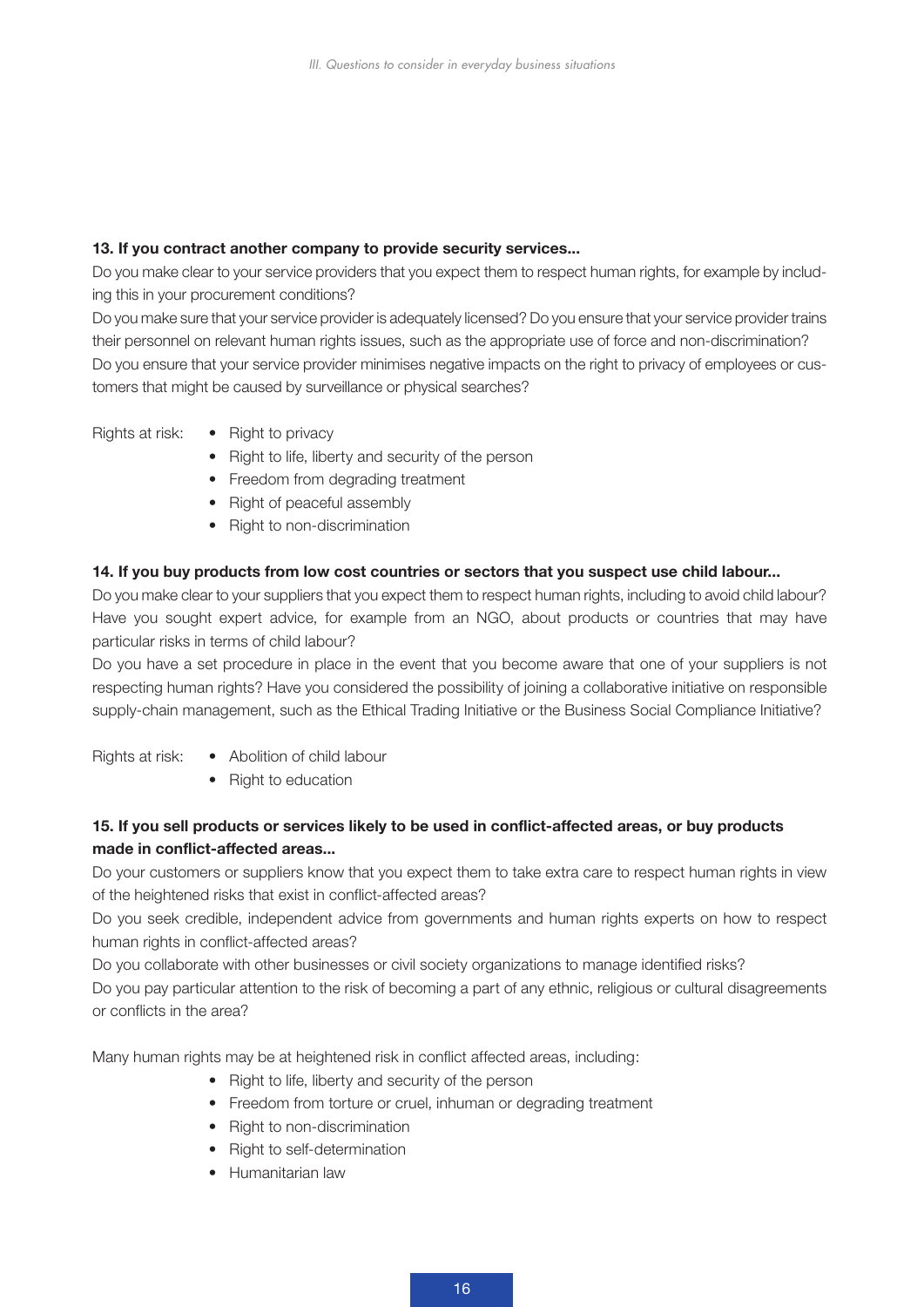# *Short examples of negative impacts on human rights 4*

Business can potentially have negative impacts on all internationally agreed human rights. Therefore, your business should consider all such rights, for example when identifying your human rights risks (See Step 2, Section II).

Listed below are 29 human rights that are all contained within the International Bill of Human Rights and ILO Core Conventions<sup>2</sup>. Each of the rights is presented with an example of how businesses, if not careful, can cause, contribute to or otherwise be involved in a negative impact.

Some examples are illegal actions in European countries and elsewhere. In those cases, the business in question might face legal consequences, and compliance with the law could probably have avoided the negative impact. Other examples are in 'grey zones', where it is not clear whether the action is against the law or not.

Nevertheless, they are all examples of negative impacts on human rights that need to be avoided and addressed, should they happen in your business. Note that not everyone always agrees on exactly what constitutes a negative human rights impact. This list seeks to use examples that are reasonably clear.

#### o **Freedom of association**

A number of employees meet outside work hours to take steps to join a trade union. The company hires a lawyer with the deliberate intention of intimidating the employees in the hope that they will not proceed with their plans to join a union.

#### o **Right to equal pay for equal work**

A company recruits a new employee who is an immigrant from an emerging economy country. Due to his national origin he is paid less

than his colleagues, as management is of the opinion that his salary is still well beyond what he would have made in his home country.

### o **Right to organize and participate in collective bargaining**

In a country where the legal framework allows for collective bargaining regarding the terms and conditions of employment, a company refuses to engage in such bargaining with employee representatives of a legally recognised employees' organisation either directly or indirectly through employer organizations (for example at local, sectoral or national level).

#### o **Right to equality at work**

The manager of a small company decides to promote an employee, not based on performance, but due to the fact that he is male and thus won't be going on maternity leave as could be the case with the other candidate who is a woman.

#### o **Right to non-discrimination**

The manager of a small business begins recruitment of a sales assistant for her store. Several qualified and suitable candidates apply for the position, including ethnic minorities. The manager decides not to interview candidates whose minority background is visible, because in the past customers have complained about being served by visible minorities.

### o **Right to just and favourable remuneration**

A company pays its full-time employees in accordance with a system of commission. However, no basic wage is guaranteed and payments are made in an inconsistent manner following the fluctuations of sales.

<sup>&</sup>lt;sup>2</sup> The representation of the International Bill of Human Rights and the ILO Declaration of Fundamental Principles and Rights at Work stems from "Protect, Respect and Remedy: a Framework for Business and Human Rights", Report of the Special Representative of the Secretary-General on the issue of human rights and transnational corporation and other business enterprises, John Ruggie, 2008: p. 15-16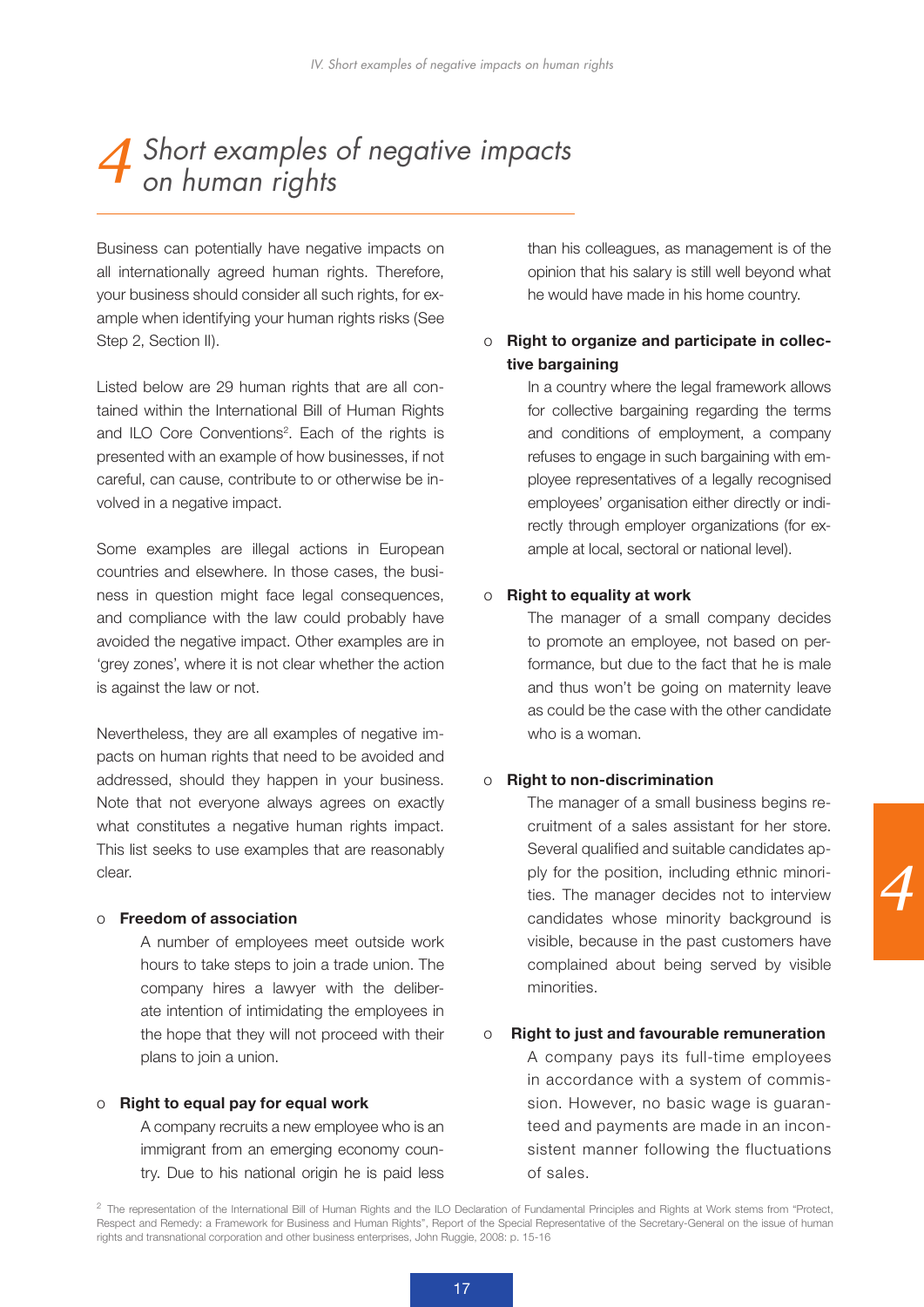#### o **Abolition of slavery and forced labour**

A company works as an intermediary in supplying unskilled workers for agricultural work. The company seeks out immigrants that are willing to work under the relatively poor conditions in the fields and for the low salaries awarded. The company receives a bonus depending on the number of workers that stay with the employer throughout the season. Due to the high turnover of workers the company decides to keep their passports throughout the planned season and introduce a high 'consultation fee' if the worker wishes to retrieve the passport before the end of season.

#### o **Right to a safe work environment**

The procurement officer in a company visits a main supplier in East Asia. During a visit at the company grounds he is happy to see that all workers wear safety helmets. Later he forgets his briefcase and when he returns to collect it he notices that all workers have now taken off their helmets. As the supplier is crucial to his company, he chooses to keep quiet about what he saw and finish the deal anyway.

#### o **Abolition of child labour**

A company buys promotional items, such as pens, key hangers and lighters with their company logo from a rather large supplier. When visiting the supplier and negotiating price and quality of the next order the procurement manager notices several young children that seem to be assembling small parts. As she represents such a small company in comparison with the supplier, she chooses to ignore what she sees and places the order.

#### o **Right to rest and leisure**

Due to a rush order from an important customer, a small business owner asks its supplier to double the production of an item within

the planned delivery of an existing order. As a consequence, employees of the supplying company have to work very long hours all week and throughout the weekend to meet the deadline. The employees complain and in the heat of the moment the owner threatens them with dismissal if they refuse to work the extra hours.

#### o **Right to work**

A company refuses to use contracts or letters of employment with newly hired employees.

#### o **Right to family life**

An employee announces her second pregnancy to her manager. The manager heard from the employee's previous employer that she was frequently absent during her first pregnancy. The manager decides to dismiss the employee right away.

# o **Right to life, liberty and security of the person**  The owner of a company delays repair of a company van due to economic difficulties. As a result, the brakes fail and a person is killed.

#### o **Right of peaceful assembly**

The local union organises a peaceful and legally authorised demonstration against the working conditions in a medium sized business outside its premises. The company gets upset and hires a security company to disperse the demonstrators.

#### o **Right to an adequate standard of living (including adequate food, clothing, and housing)**

A farmer provides dormitories for migrant employees during high season. In order to keep costs down, dormitories are overcrowded, lack sanitation and are rarely cleaned. Employees complain since they have nowhere else to sleep.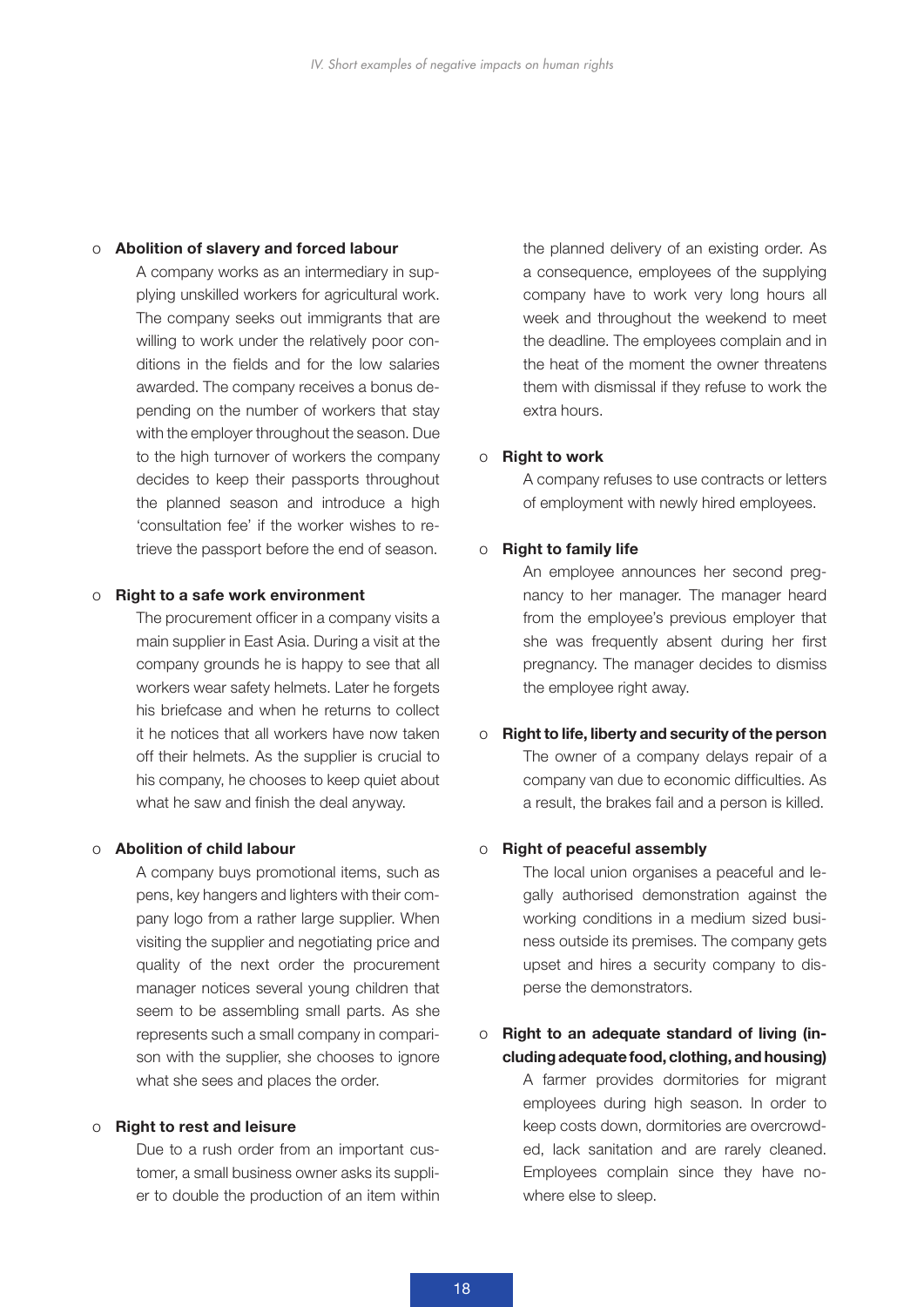# o **Freedom from torture or cruel, inhuman or degrading treatment**

An office manager systematically harasses her employees, e.g. by calling them derogatory names whenever she is dissatisfied with their work related performance.

#### o **Right to marry and form a family**

A company strongly encourages an employee to postpone her wedding for one year to avoid unnecessary distractions during a busy period. She is told that there might not be room for her in the company if she carries out the wedding plans.

#### o **Right to physical and mental health**

A small retailer sells frozen meat and poultries. The shop owner gets a very advantageous offer on frozen meat and buys a big shipment. The good offer is due to a three months expiry date of the frozen meat. He manages to sell only a fraction of the meat before expiry and then changes the expiry dates on the remaining packages.

#### o **Equal recognition and protection under the law**

A company takes advantage of the fact that migrant workers are not equally protected under the national labour laws by offering them working conditions that are below national standards.

#### o **Freedom of thought, conscience and religion**

The owner of a company notices that some employees wear religious symbols and practice their faith whenever they have breaks. As an atheist he is provoked by their practices. Even though the practices do not pose any risk to the health and safety of others, or interfere with the employees' ability to perform their duties, he asks them to stop.

#### o **Right to education**

The management of a company finds that two employees are voicing too many ideas about employees' rights after they enrolled in a training program offered by the local trade union branch outside business hours. The company informs the employees that they will encounter 'difficulties' if they continue attending the classes.

#### o **Right to a fair trial**

A company uses a distributor for its products. During a dinner the CEO of the distributor brags that he 'convinced' a judge to dismiss a lawsuit from a former employee.

# o **Right to hold opinions, freedom of information and expression**

A medium sized company sells ICT solutions to public authorities. The company is aware that some public clients use the products to track and persecute individuals that disagree with government policies. The owner reasons that a small company cannot influence such use and that other businesses would take over the profitable business if his company refrains.

# o **Right to participate in cultural life, the benefits of scientific progress, and protection of authorial interests**

A small engineering company advises building projects on a global scale. In one of their current assignments they are advising a large customer on the construction of a large plant. As a result of the construction, the local population will be prevented from visiting a cultural site of big importance to them. The engineering company learns about the issue, but feels it is none of their business and decides to do nothing.

19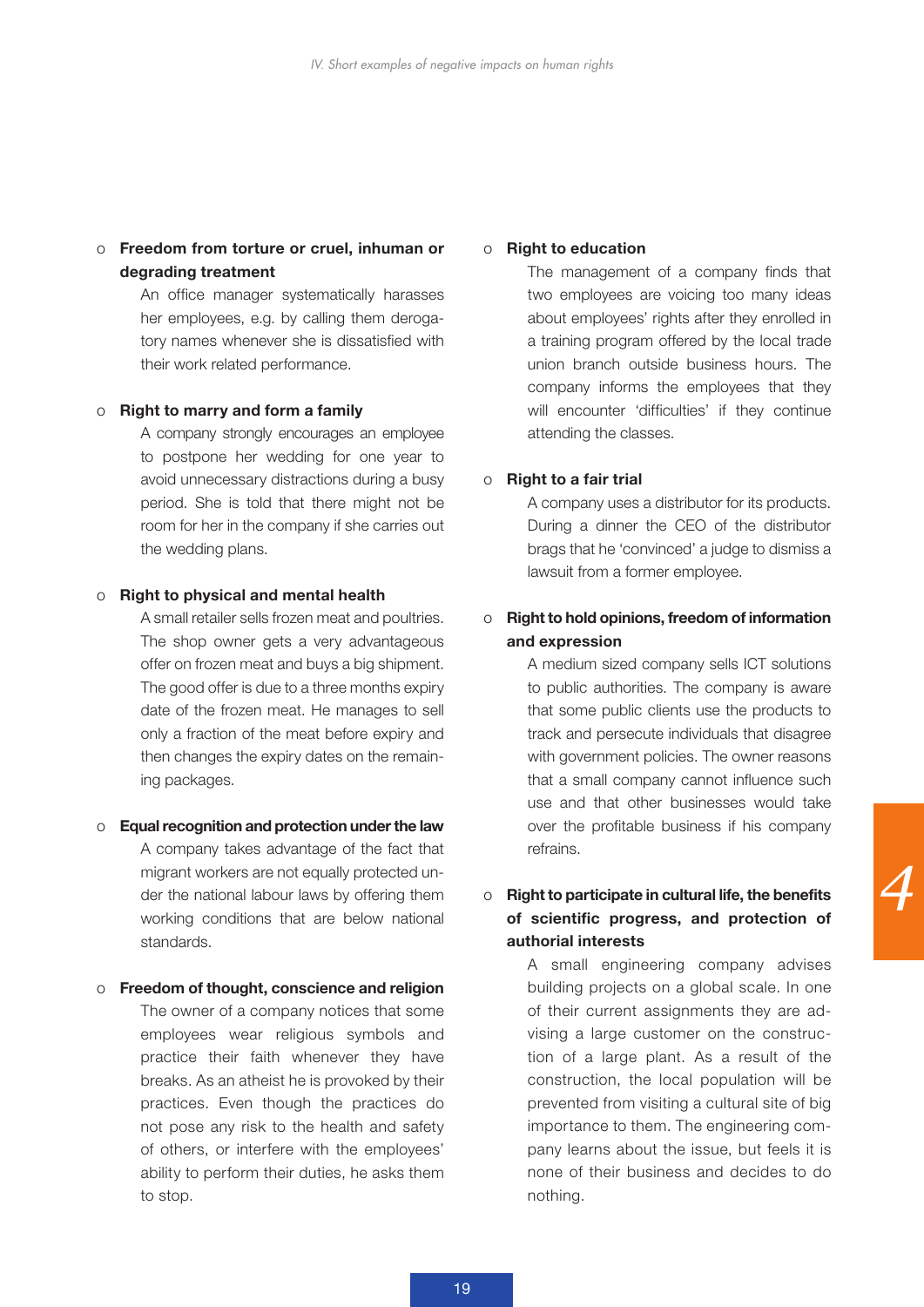#### o **Right to self-determination**

A company buys a piece of land despite awareness that a group of indigenous peoples may have claims stemming from customary use of the same land. The company takes advantage of the fact that this group of indigenous peoples are very poorly connected politically and lack titles to the land. It ignores their protests and finally asks the police to evict the persons living on the land.

#### o **Right to political life**

An employee is running for office at a local election. The managing director of the same company supports another party and starts questioning the employee's professional competences and taking away some of his responsibilities.

#### o **Right to social security**

A company uses an accounting scam to avoid contributing to the state social security scheme.

#### o **Freedom of movement**

A small company relies on imports from a winery in a remote rural district with more than two hours travel time to the nearest town. When visiting her supplier during harvesting season the owner of the company learns that the winery forbids the farm workers to leave the winery after working hours, because of its experience that some workers would come back too late in evenings to be fit for work the next morning.

#### o **Right to privacy**

As a personal favour to a friend from another business the managing director of a company passes on personal information on selected customers without their prior consent.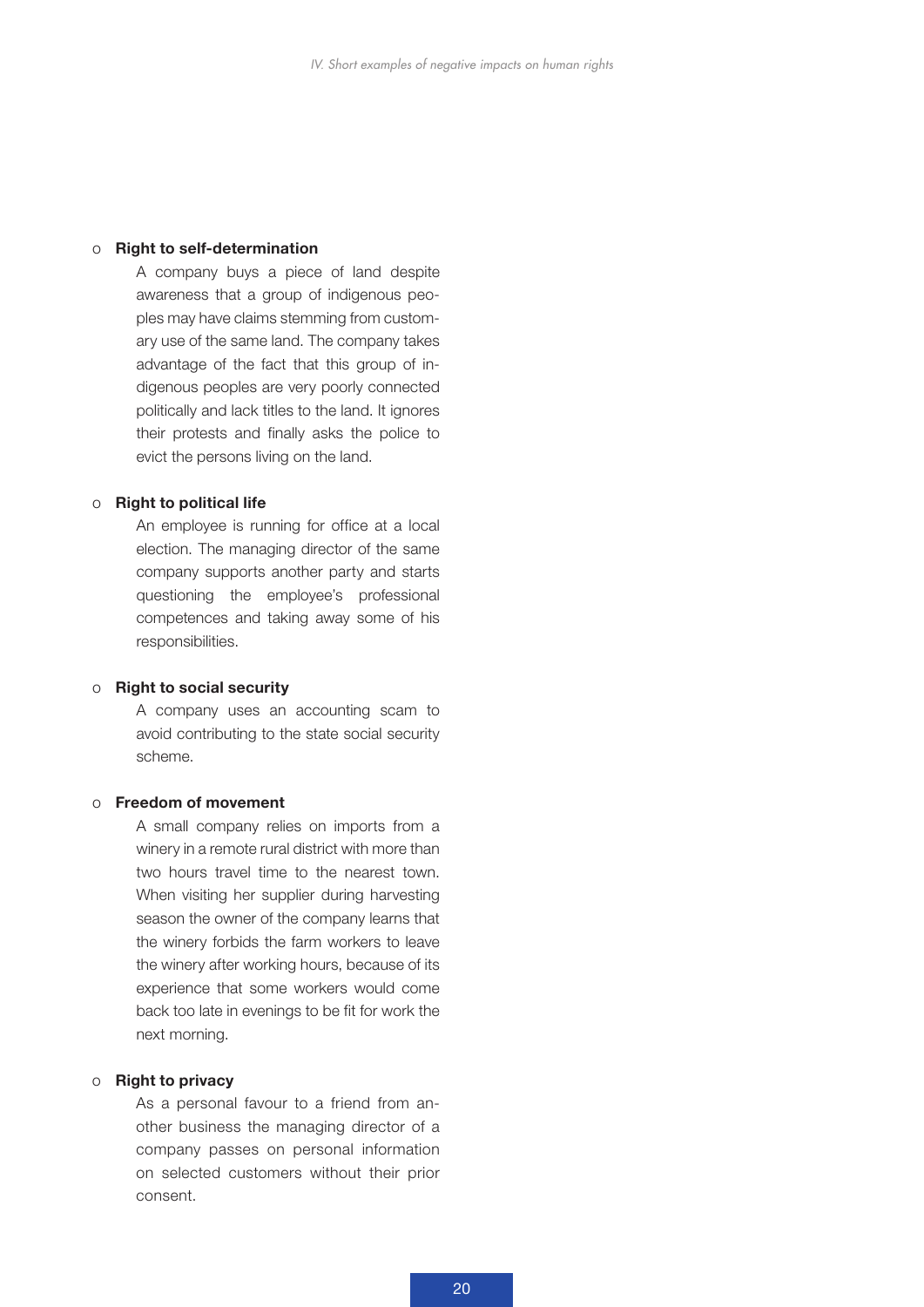

# **Listed below are some authoritative sources of information on human rights.**

Please bear in mind that these references might not have been written for a business audience and are not particularly SME friendly. Therefore, you might need expert assistance in making them operational, for example from national human rights institutions, civil society organisations specialised in human rights, business associations, chambers of commerce, or multistakeholder CSR initiatives.

# **Global reference documents and resources:**

- • **The UN Guiding Principles (UNGPs):** The United Nations Guiding Principles on Business and Human Rights, Office of the United Nations High Commissioner for Human Rights, 2011: http://www.ohchr.org/Documents/Publications/ GuidingPrinciplesBusinessHR\_EN.pdf
- • **An interpretive guide to the UN Guiding Principles:**

The Corporate Responsibility to Respect Human Rights: An Interpretive Guide, Office of the United Nations High Commissioner for Human Rights, 2011:

http://www.ohchr.org/Documents/Issues/ Business/RtRInterpretativeGuide.pdf

# • **UN Global Compact:**

Global Compact is the UN's global corporate social responsibility initiative. The initiative can be visited at www.unglobalcompact.org. For information on the relationship between the UN Guiding Principles on Business and Human Rights and the Global Compact see: http://www.unglobalcompact.org/docs/issues\_doc/human\_rights/Resources/GPs GC%20note.pdf

- **The International Bill of Human Rights:** http://www2.ohchr.org/english/law
- • **UN Office of the High Commissioner for Human Rights:** Authoritative online information on human

rights: http://www.ohchr.org

• **The ILO Declaration on Fundamental Principles and Rights at Work:**

> http://www.ilo.org/declaration/thedeclaration/textdeclaration/lang--en/index.htm

• **The International Labour Organisation:** Authoritative online information on labour

rights: http://www.ilo.org. The ILO helpdesk for Business on International Labour Standards:

http://www.ilo.org/empent/areas/businesshelpdesk/lang--en/index.htm

# **EU reference documents:**

- • **The Charter of Fundamental Rights of the EU:** http://ec.europa.eu/justice/fundamental-rights/ charter/index\_en.htm
- • **The European Convention on Human Rights:** http://www.echr.coe.int/ECHR/EN/Header/ Basic+Texts/The+Convention+and+addition al+protocols/The+European+Convention+o n+Human+Rights/
- • **European Commission strategy 2011-14 for Corporate Social Responsibility:** http://eur-lex.europa.eu/LexUriServ/ LexUriServ.do?uri=COM:2011:0681:FIN:EN: PDF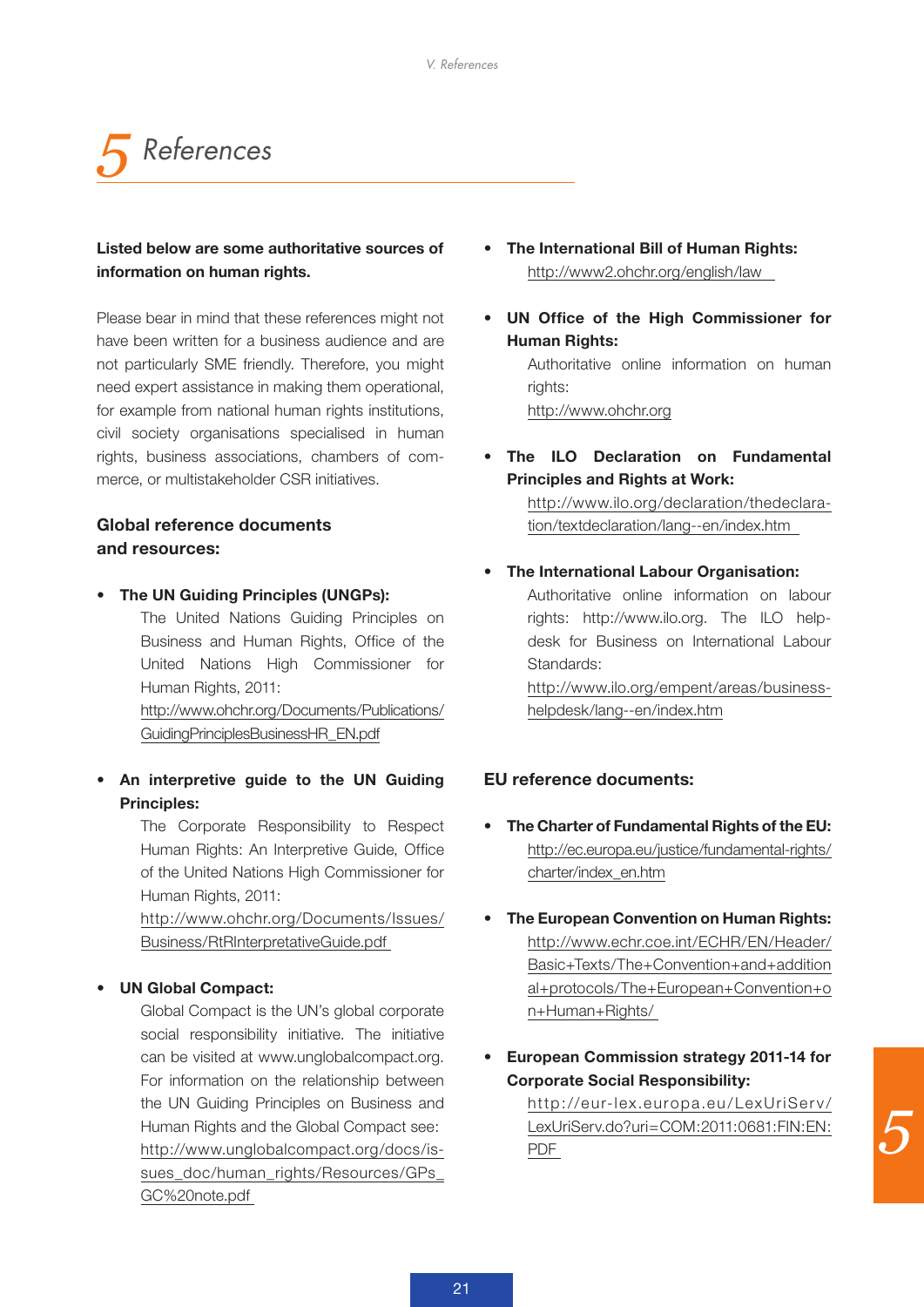# **Acknowledgments**

The European Commission and the project team from GLOBAL CSR and BBI International would like to thank the many people who have provided comments on earlier drafts of this guide, including:

# **The members of Expert Advisory Committee established by the European Commission to give advice on this project**

- • Jim Baker, Global Trade Unions
- • Alexandra Guáqueta, UN Working Group on Business and Human Rights
- Tom Koenen, Econsense
- • Viraf Metha, Centre for Responsible Business, India
- Geneviève Paul and Elin Wrzoncki, Fédération Internationale des Droits de l'Homme
- • Brent Wilton, International Organisation of **Employers**

# **Other people and organisations who submitted comments on the draft version of the guide:**

- • BANKIA
- • Plamen Christov, Management Systems Services
- Confederation of Danish Industry
- Sebastien Coquoz, Norwegian Centre for Human **Rights**
- Danish Ethical Trading Initiative (DIEH), Ethical Trading Initiative (ETI), Ethical Trading Initiative Norway (IEH)
- • Andres Dochao, Unión de Asociaciones de Trabajadores Autónomos y Emprendedores (UATAE)
- • ENDESA
- European Network for CSR & Disability (CSR+D)
- • Beata Faracik, Instytut Allerhanda
- Irish Business and Employers' Confederation
- • Ales Kranjc Kuslan, Ekvilib Institute, Network for Social Responsibility of Slovenia
- Amanda Ortega, Lavola
- Repsol
- • Gabriel Spaeti, Federal Department of Foreign Affairs, Human Security Division, Bern, Switzerland
- • Nicolas Zambrana Tévar, Grupo de Estudio sobre el Derecho Internacional Privado y los Derechos Humanos
- • Mika Vehnämäki, Ministry for Foreign Affairs, Finland
- Neill Wilkin, The Institute for Human Rights and Business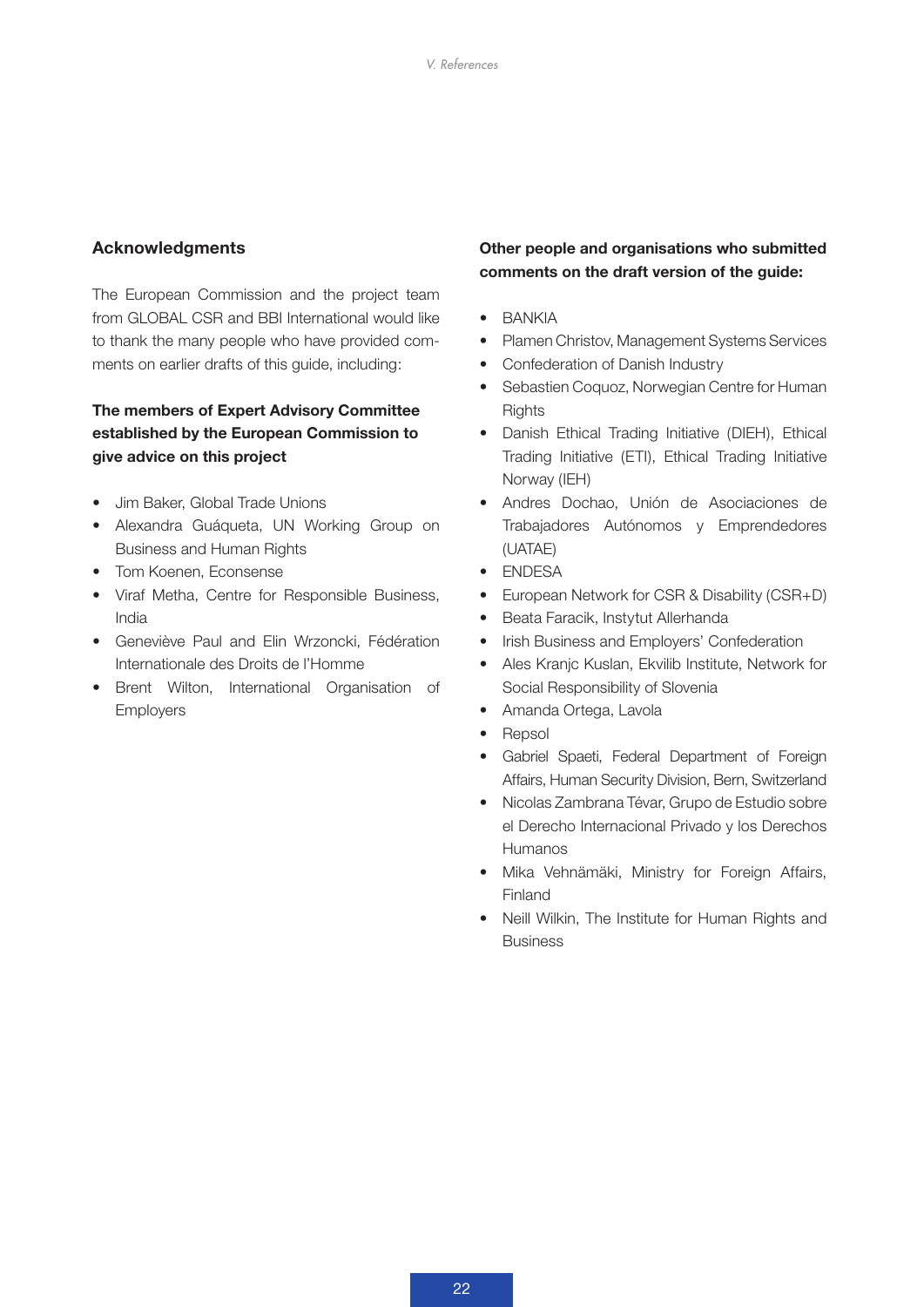# **Other participants at the roundtable discussion hosted by the European Commission on 12 September 2012:**

- Signe Andreasen, GLOBAL CSR, Denmark
- • Jean-Marc Barki, Sealock, France
- • Ajnacska B. Nagy, European Commission, DG **Enterprise**
- Peer Bondevik, Ethical Trading Initiative, Norway
- • Kerstin Born, Bernard Brunhes International (BBI), Germany
- Mile Boshkov, Business Confederation of Macedonia
- Guy Bultinck, Van Bavel Business Gifts, Belgium
- Iulia Buttu, Bernard Brunhes International (BBI), Romania
- • Daniele Cavallotti, La Fucina, Italy
- Pascale Charhon, Bernard Brunhes International (BBI), France
- David Connor, Coethica, United Kingdom
- Rachel Davis, Shift, United States
- Gerdien Diikstra, MVO Nederland
- Tom Dodd, European Commission, DG **Enterprise**
- Kirsty Drew, Trade Union Advisory Committee to the OECD (TUAC)
- • Jean-Luc Fasseur, Unie van Zelfstandige Ondernemers (UNIZO), Belgium
- • Evie Francq, International Peace Information Service (Ipis), Belgium
- German Granda, Foretica, Spain
- Jana Heinze, Ecosense (Forum for Sustainable Development of German Business)
- Luc Hendrickx, European Association of Craft, Small and Medium-Sized Enterprises (UEAPME)
- • Henning Høy Nygaard, Danish Federation of SMEs
- Marek Jurkiewicz, StartPeople, Poland
- • Jutta Knopf, adelphi, Germany
- Ales Kranjc, Network for Social Responsibility, Slovenia
- Olatz Landa Pena, The Rights Factory, Spain
- Tina Lund, Danimex Communication A/S, Denmark
- • Andrew Marshall Roberts, Scottish Business in the Community
- Alan Miller, European Group of NHRIs Scottish Human Rights Commission
- • Aleksandar Nikolov, Bernard Brunhes International (BBI), Macedonia
- • Jurgen Noack, Eurocommerce
- • Vladimir Petkovski, CSR Madeconia
- • Grzegorz Piskalski, CentrumCSR, Poland
- • Anna-Elina Pohjolainen, European Commission, DG Justice
- • Veronica Rubio, Business Social Compliance Initiative (BSCI/FTA)
- • Joanna Serdynska, European Commission, DG **Justice**
- Emily Sims, International Labour Organisation (ILO)
- Sune Skadegaard Thorsen, GLOBAL CSR, Denmark
- Mariya Stoyanova, CSR Europe
- Damla Taskin, United Nations Industrial Development Organization (UNIDO), Turkey
- Matthias Thorns, International Organisation of Employers (IOE)
- • Michel Van Bavel, Van Bavel Business Gifts, Belgium
- Marjon van Opijnen, CREM, Netherlands
- • Marjonka Veljanovska, Farmahem, Macedonia
- • Juan Villamayor, Consultant in Corporate Sustainability, Spain
- Sarah Vlastelic, Bernard Brunhes International (BBI), France
- Margaret Wachenfeld, Institute for Human Rights and Business (IHRB)
- Mark Wright, Equality and Human Rights Commission, United Kingdom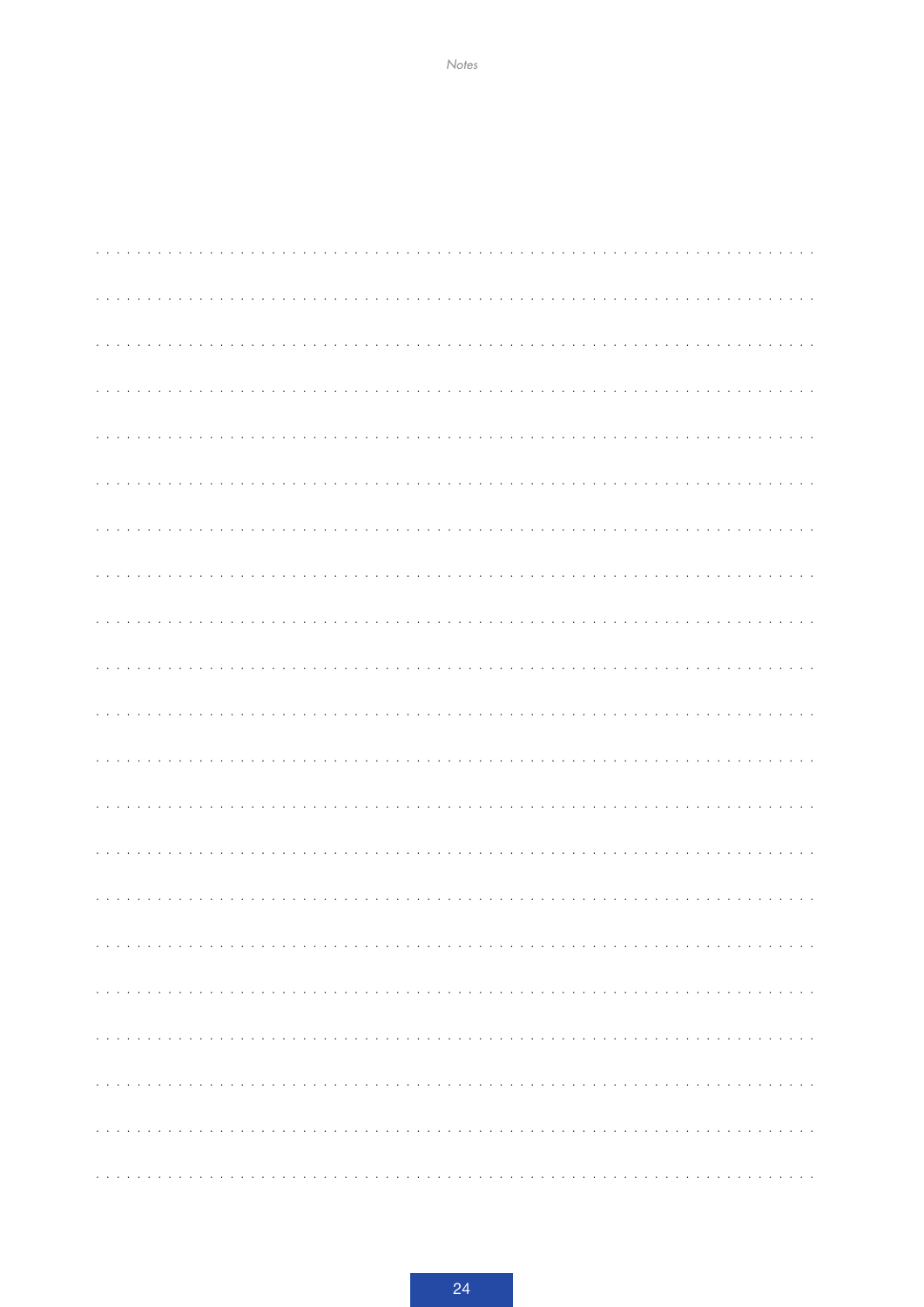#### **Quotes from people who work in small and medium-sized enterprises**

The quotes highlighted in this guide come from people who manage or work in five European small or mediumsized enterprises. These companies were contacted by the project team from GLOBAL CSR and BBI International to assess their existing policies and practices in relation to the expectations of the UN Guiding Principles on Business and Human Rights. The quotes are the personal opinions of the individuals concerned. Case studies of the companies concerned can be accessed at www.ec.europa.eu/enterprise/business-and-human-rights.